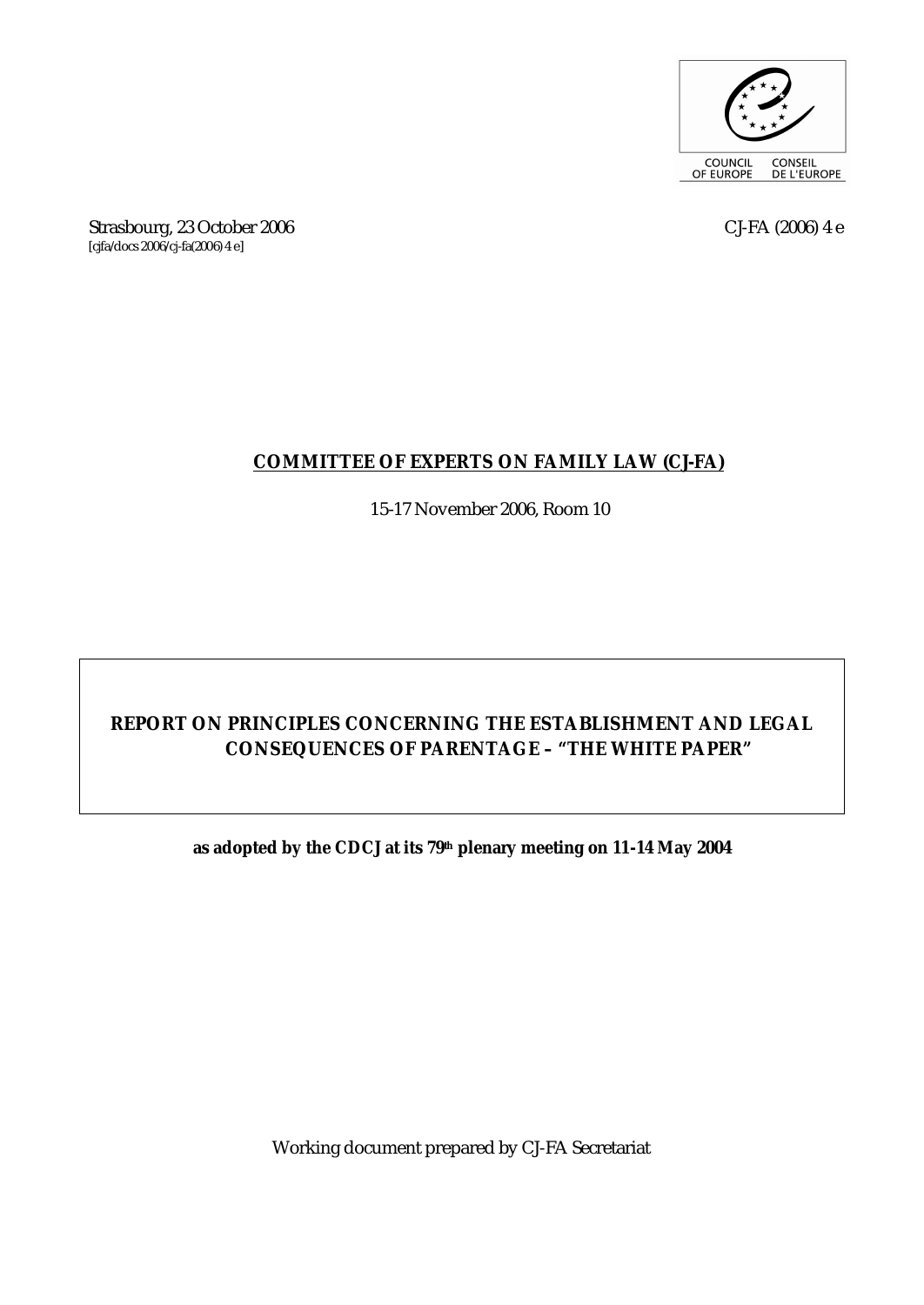### **CONTENTS**

| A.        |                                                                                   |
|-----------|-----------------------------------------------------------------------------------|
|           |                                                                                   |
|           |                                                                                   |
|           |                                                                                   |
|           | d. Medically assisted procreation in the establishment of paternal affiliation 15 |
|           | e.                                                                                |
|           |                                                                                   |
| <b>B.</b> |                                                                                   |
|           |                                                                                   |
|           |                                                                                   |
|           |                                                                                   |
|           |                                                                                   |
|           |                                                                                   |
|           | f.                                                                                |
| C.        |                                                                                   |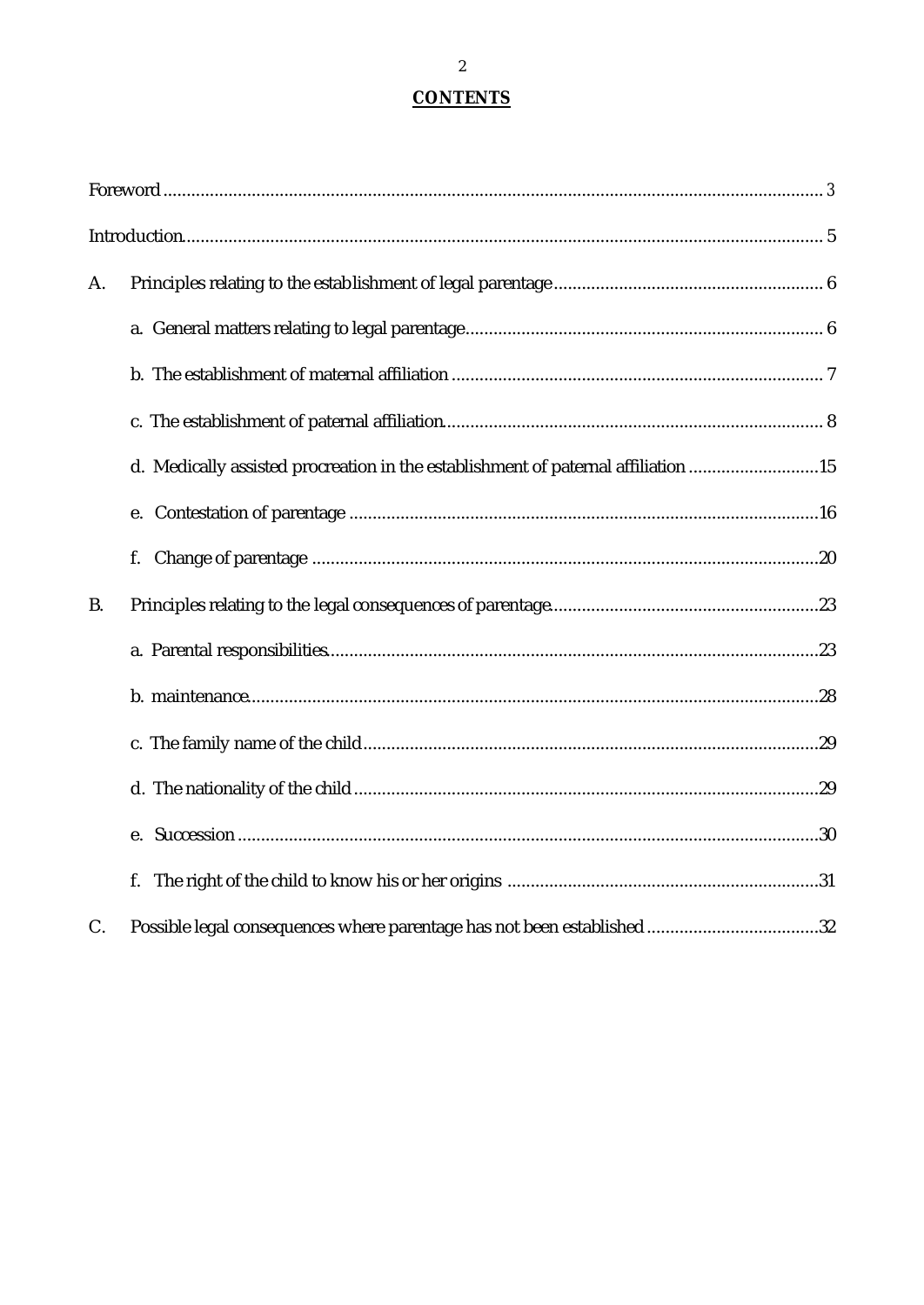#### *FOREWORD*

As a result of the XXVII Colloquy on European Law on "Legal problems relating to parentage" held in 1997 in Valletta, Malta, the Council of Europe Committee of experts on family law (CJ-FA) discussed the future work to be carried out on questions concerning the legal status of children in the light of the proposals made at this Colloquy.

Following the examination of these proposals, it was decided to prepare principles to be included in an international instrument (Convention or Recommendation) on the legal status of children.

At the initial stage of preparation in 1997 the CJ-FA assigned its Working Party No. 2 on the legal status of children (CJ-FA-GT2) the task of drawing up a report containing principles relating to the establishment and legal consequences of parentage in order to provide guidelines to States, which was finalised and submitted to the CJ-FA during its 31st meeting from 5 to 7 October 1998 as a Report on principles concerning the establishment and legal consequences of parentage.

In 1999 the CJ-FA discussed, as a preliminary question, the nature of the international legal instrument to be prepared by its Working Group. As a large number of member States were revising their national laws on these issues at the time, it was not advisable to prepare a new Convention which could become rapidly out of date or which could be in contradiction with new internal laws. Therefore, the CJ-FA entrusted the CJ-FA-GT2 with the task of preparing at that stage a Recommendation containing a set of principles or standards relating to the establishment and legal consequences of parentage. Some or all of these principles could be considered as possible models which could be used by national legislatures when elaborating or revising their internal laws concerning these issues at present or in the future.

In 2000, the CJ-FA during its 33rd meeting from 23 to 25 May 2000, asked the CJ-FA-GT2 to revise and finalise the Report on principles concerning the establishment and legal consequences of parentage and to indicate whether it might be possible to prepare a draft Recommendation on this subject.

In the light of the comments received from delegations, the CJ-FA felt that – in a field as important as that concerning the legal status of children, which was affected by the development of society and by progress in areas such as technology, genetics and medically assisted procreation – governments and other persons concerned should be given more time to comment on the principles set out in this text. Therefore it proposed that the Report be disseminated in the form of a "White Paper" for the purposes of comments, particularly by CJ-FA participants, and public consultation.

Consequently the CJ-FA proposed to examine any comments on this "White Paper" submitted to the Secretariat by 31 January 2003 at the latest with a view to report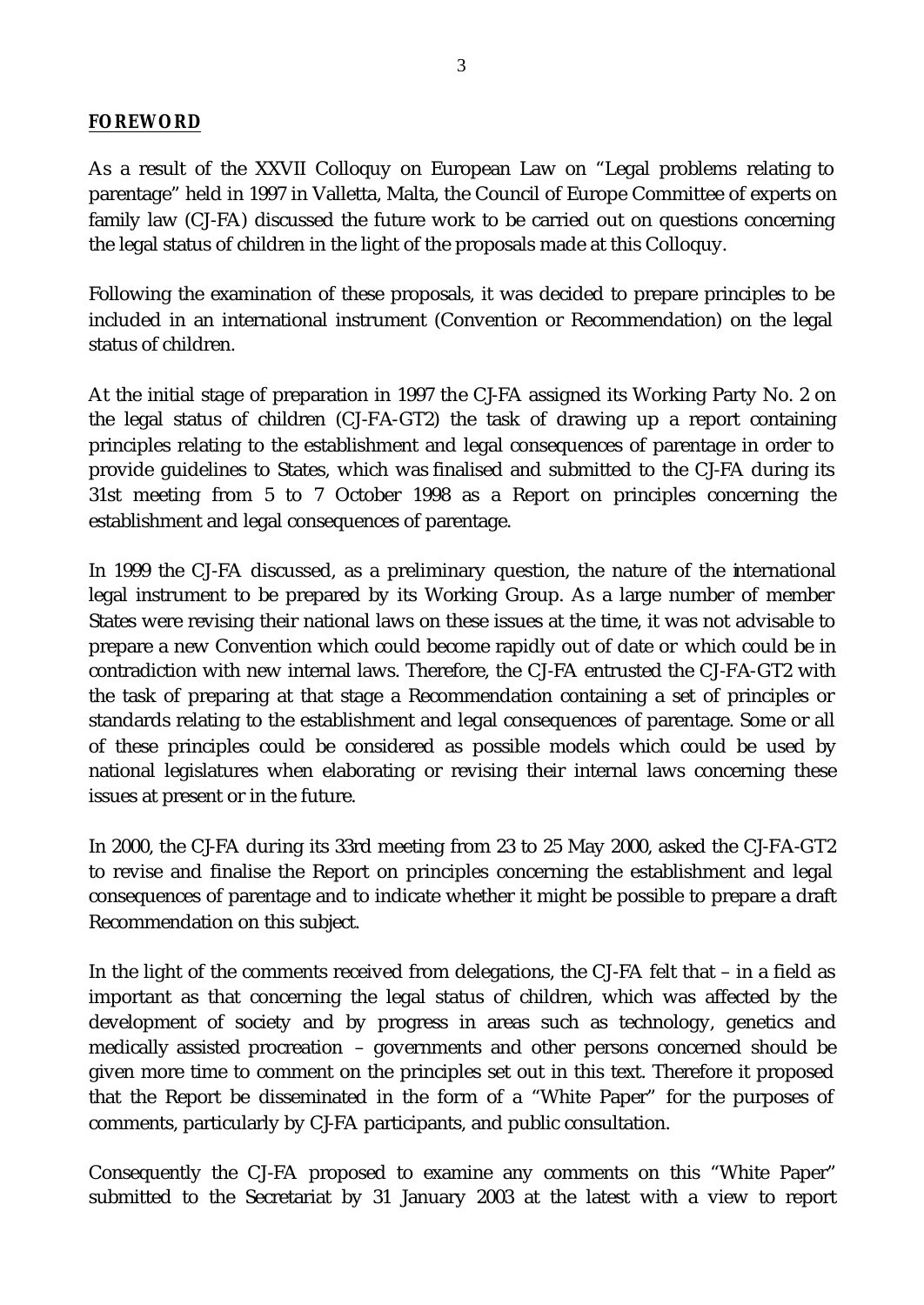subsequently to the CDCJ. Only ten comments were received by the deadline of 31 January 2003.

Due to the low number of comments, the period for public consultation of the White Paper was extended to 31 December 2003 after which and any further prolongation of the consultation period seemed unnecessary.

It was decided by the Plenary of the CDCJ on 11-14 May 2004 to adopt this document as a Report and request its publication. It has to be noted that this Report could be a useful basis for introducing national legislation on this question and possible drafting of a new Council of Europe Convention on adoption, as it also deals with the adoption law. Although the time is not yet ripe to draft a recommendation or even guiding principles on this issue, national legislation in this area is constantly developing, leaving open the possibility of reviewing the Report after a certain period of time.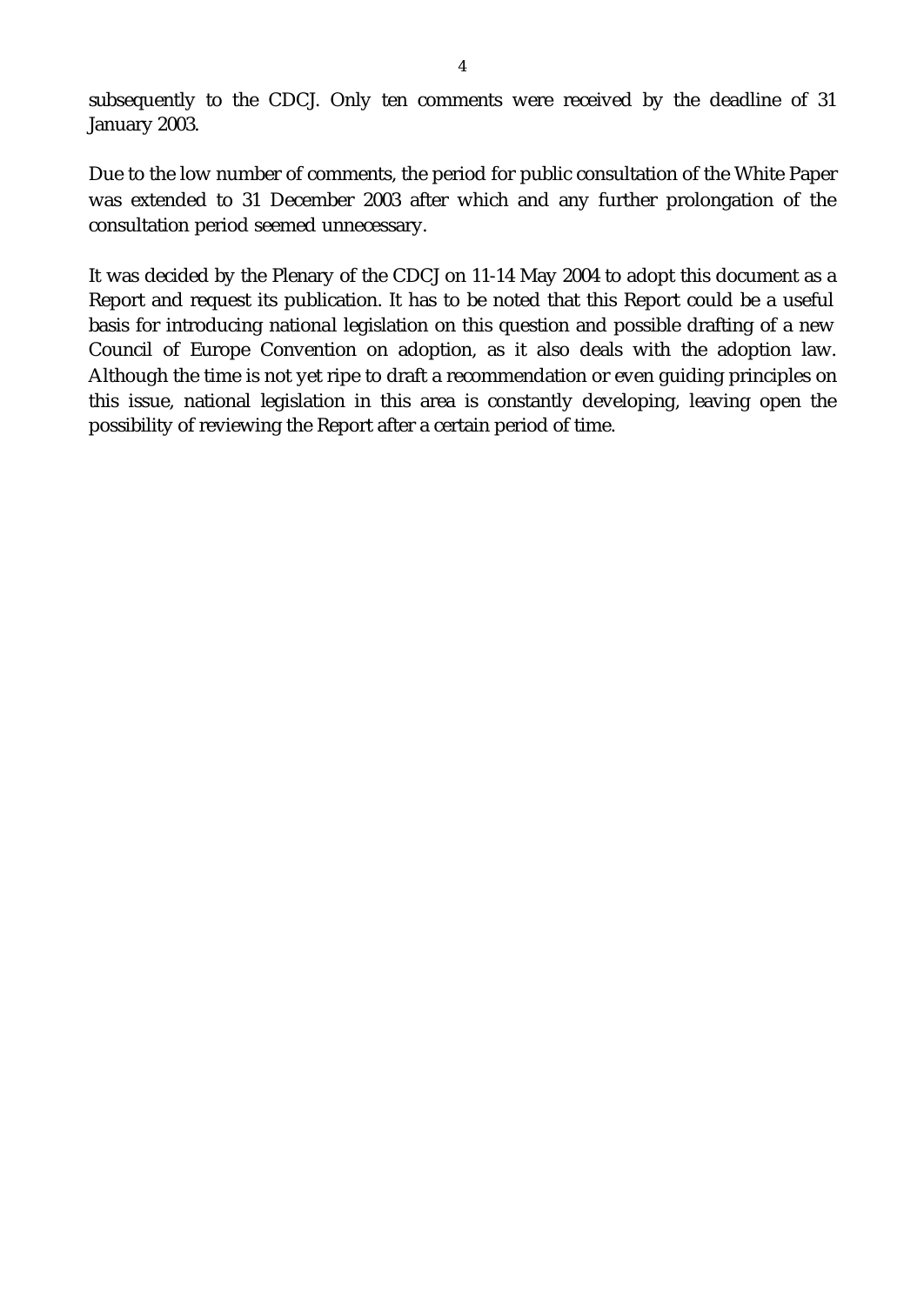#### *INTRODUCTION*

l

- 1. This "White Paper"<sup>1</sup> contains 29 principles which are contained in the following 3 parts:
	- $\Box$  Part A: principles relating to the establishment of legal parentage;
	- <sup>q</sup> Part B: principles relating to legal consequences of parentage; and
	- □ Part C: possible legal consequences where parentage has not been established.

Part A of the White Paper - principles relating to the establishment of legal parentagecontains seventeen principles concerning the following issues: the establishment of maternal affiliation; the establishment of paternal affiliation; the cases of medically assisted procreation in the establishment of paternal affiliation; contestation of parentage and the change of parentage.

Part B of the White Paper - principles relating to legal consequences of parentage – contains eleven principles concerning the following matters: parental responsibilities; maintenance; the family name of the child; the nationality of the child; succession and the right of the child to know his or her origins.

Part C of the White Paper - possible legal consequences where parentage has not been established – contains one principle relating to possible consequences, in particular concerning parental responsibilities and maintenance in cases where parentage has not been established.

<sup>1</sup> This document was originally produced under the reference 'CJ-FA (2001) 16 e rev – "White Paper" on principles concerning the establishment and legal consequences of parentage' dated 15 January 2002.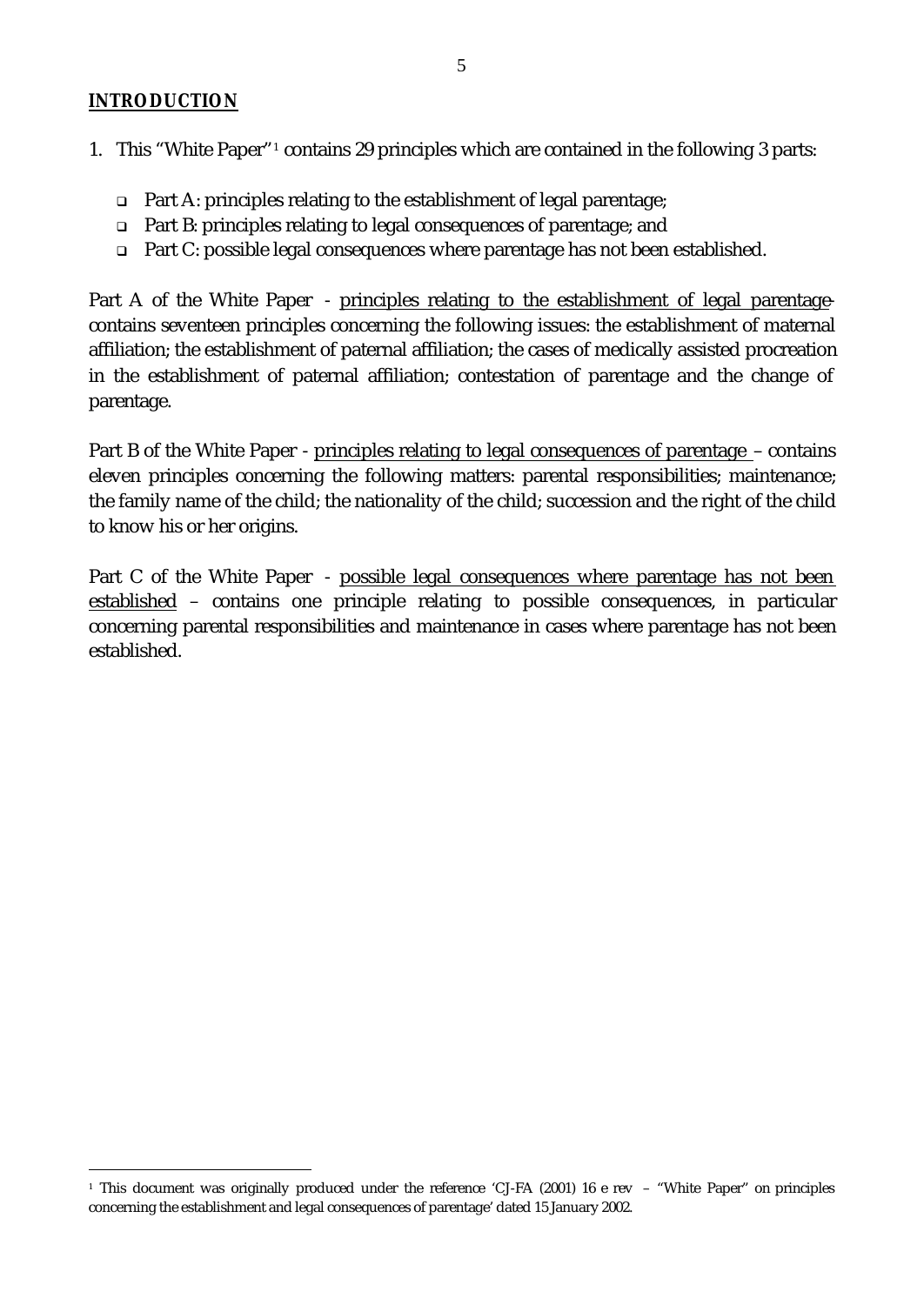#### *A. PRINCIPLES RELATING TO THE ESTABLISHMENT OF LEGAL PARENTAGE*

#### **a) General matters relating to legal parentage**

5. The participants at the XXVIIth Colloquy on European Law on legal problems relating to parentage (September 1997, Valletta, Malta) recognised that, since the opening for signature of the *European Convention on the adoption of children* [ETS 58] and the *European Convention on the legal status of children born out of wedlock* [ETS 85] in 1967 and 1975 respectively, there had been considerable social and legal changes in each State and account would have to be taken of the provisions of the 1989 United Nations *Convention on the rights of the child* and 1996 *European Convention on the exercise of children's rights* [ETS 160]. These social and legal changes, together with the newly available medical techniques, have increased the need for European States to up-date their laws so that these laws contain appropriate standards and provide greater legal certainty concerning the legal status of all children.

6. Matters relating to parentage are one of the main issues which arise when dealing with the legal status of children. Therefore, it is advisable to prepare the main principles governing the establishment and legal consequences of parentage in order to provide guidelines to States when introducing or considering legislative reforms in this field.

7. The main principles established by the case law of the former European Commission of Human Rights and the European Court of Human Rights on this matter have been taken into account when drafting the principles included in this "White Paper". In this respect, it has to be recalled that, according to the Court's interpretation of Article 8 of the *European Convention on Human Rights* with regard to affiliation, "respect for family life implies in particular, in the Court's view, the existence in domestic law of legal safeguards that render possible as from the moment of birth the child's integration in his family" (cf. Marckx v. Belgium  $(1979)^2$ ; Johnston v. Ireland (1986)<sup>3</sup>). Taking furthermore into account the principle of nondiscrimination laid down in Article 14 of the Convention, this interpretation only allows exceptions which are duly justified in accordance with the principles of lawfulness, necessity in a democratic society for the protection of the values enumerated in paragraph 2 of Article 8, and proportionality of means.

8. The Principles of this "White Paper" only deal with questions concerning legal parentage since the establishment of biological parentage is a medical matter. Therefore, any reference to parentage shall be understood as legal parentage. In this respect, it was underlined that references made in this "White Paper" to "parent" shall be understood to refer only to "legal parent"; and "legal parent" is defined as a person whose parentage has been established in a manner prescribed by law.

9. For the interpretation and application of the following principles, the best interests of the child should be the paramount consideration. In this respect, it should be underlined that it is

l

<sup>2</sup> *Eur. Court HR, Marckx v. Belgium judgment* of 13 June 1979, Series A, n° 31.

<sup>3</sup> *Eur. Court HR, Johnston and others v. Ireland judgment* of 24 January 1986, Series A, n° 112.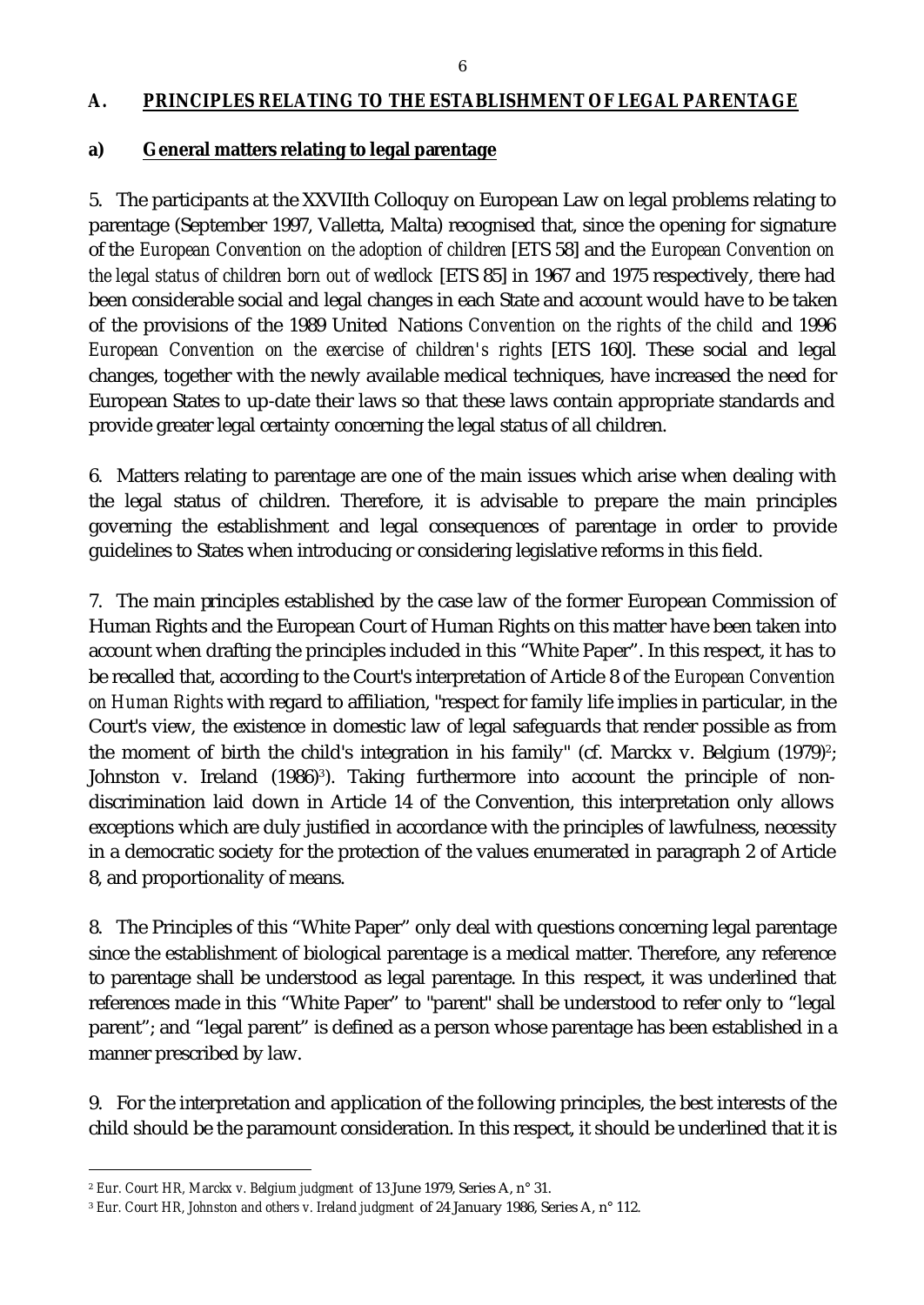in the best interests of the child, first of all, to establish parentage as from the moment of the birth and, secondly, to give stability over time to the established parentage.

10. Other interests, such as the interest of the family as well as the public interest may also be taken into account in addition to the best interests of the child. Therefore the law may opt not to allow the parentage to be established on the basis of biological affiliation, for instance in cases of medically assisted procreation with an anonymous donor of sperm. Where the child is born as a result of an incestuous relationship the establishment of biological affiliation may also be precluded.

11. The following principles on legal parentage are intended to reflect a balance between "the biological truth", reflecting primarily biological and genetic parentage, and "the social parenthood", reflecting the fact with whom the child is living and who is taking care of him or her. In this respect, it is useful to recall that in a case where the applicant claimed to be the biological father of a child born to his former partner who, at the time of the birth, was married to another person, the European Court of Human Rights stated "In the instant case, the applicant […] did not form any emotional bond with the baby […] The applicant's link with the child was therefore insufficient to fall within the scope of family life. […] It was justifiable for domestic courts to give greater weight to the interests of the child and the family in which it lives rather than the interests of the applicant in obtaining the determination of a biological fact" (European Court of Human Rights (Section IV), decision of 29 June 1999 in the application N° 27110/95 in the case Nylynd against Finland).

# **b) The establishment of maternal affiliation**

#### *Principle 1:*

l

#### *The woman who gives birth to the child shall be considered as the mother.*

12. Principle 1 stresses that it is the fact of the birth which determines the legal maternal affiliation. Principle 1 follows the wording of paragraph 1 of Principle 14 of the general conditions for the use of artificial procreation techniques as contained in the "White Paper" on "Human artificial procreation" prepared by the Council of Europe's ad hoc Committee of experts on progress in the biomedical sciences (CAHBI). Furthermore, it is in the line with the interpretation given by the European Court of Human Rights in the Marckx judgment according to which it is a fundamental right for a mother and her child to have their link of affiliation fully established as from the moment of the birth $4$ .

13. However, the effects of new developments in biology and medicine, in particular the existence of surrogate mothers (with or without their own ova) and the different possibilities offered by medically assisted procreation, have to be taken into account. In this respect, those States which allow surrogacy in cases defined by their national law should provide

<sup>4</sup> *Eur. Court HR, Marckx v. Belgium judgment* of 13 June 1979, Series A, n° 31.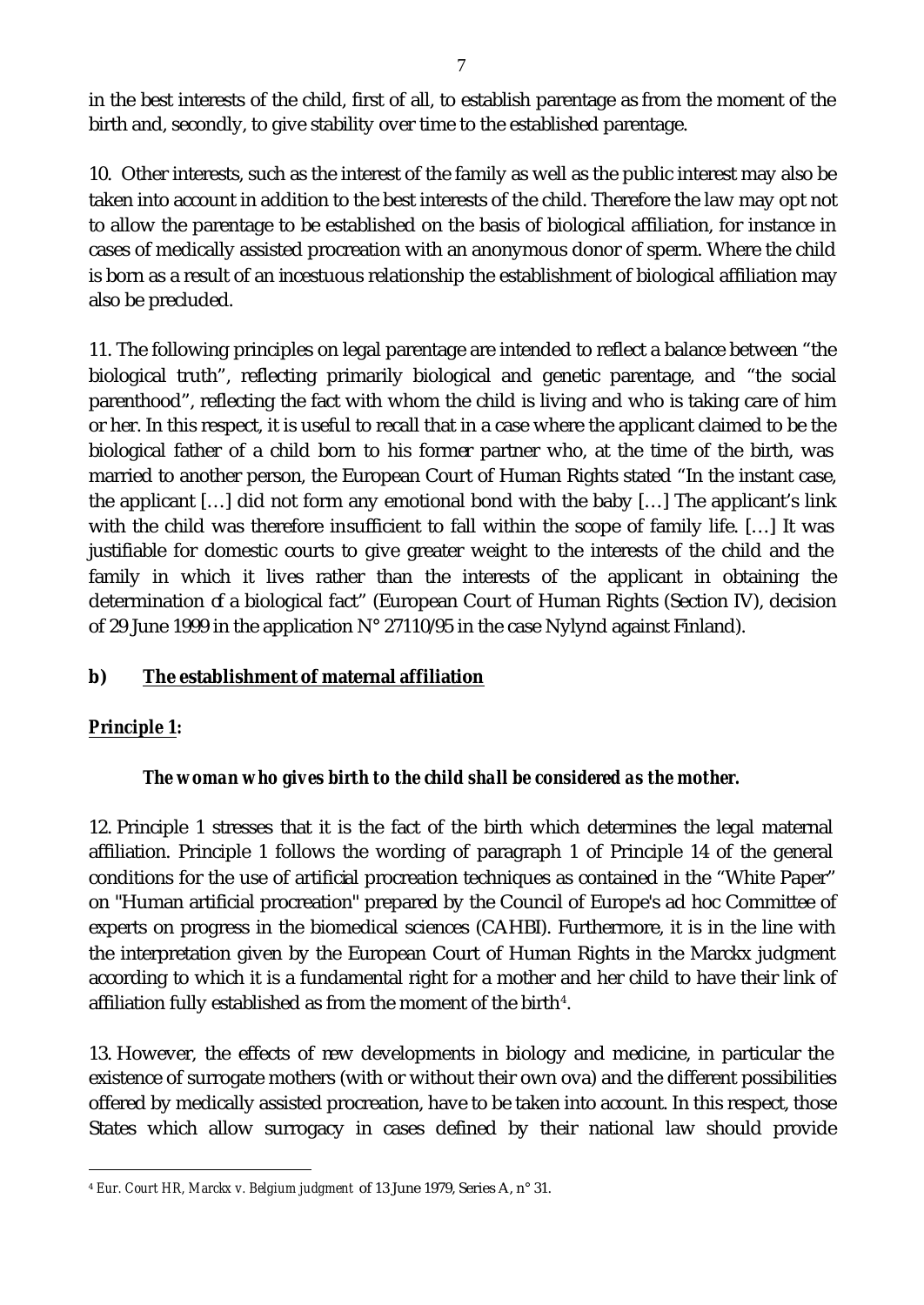procedures, under the control of the competent authorities, in order to take into account the best interests of the child at the time of the transfer of legal parentage from the surrogate mother to the new legal mother. Furthermore, the principles reflected in the report on "Human artificial procreation" prepared by the Council of Europe's ad hoc Committee of experts on progress in the biomedical sciences (CAHBI) during the period of 1985 to 1987 should be applied, in particular those mentioned in paragraphs 2 and 4 of Principle 15 of that report, which state:

"2. Any contract or agreement between the surrogate mother and the person or couple for whom she carried the child shall be unenforceable.

4. However, States may, in exceptional cases fixed by their national law, provide, while duly respecting paragraph 2 of this principle, that a physician or an establishment may proceed to the fertilisation of a surrogate mother by artificial procreation techniques, provided that:

- a. the surrogate mother obtains no material benefit from the operation;
- b. the surrogate mother has the choice at birth of keeping the child."

14. Nevertheless, after examining the different situations derived from the medically assisted procreation, it was agreed that Principle 1 concerns the legal situation at the time of birth. Therefore, any prior agreement relating to the birth of a child and the obligation to give subsequently this child to another person will not affect the legal maternal affiliation at the moment of the birth. In other words, all previous circumstances concerning the conception and pregnancy (e.g. cases of surrogacy) and any subsequent modification of the legal parentage (e.g. adoption by another person) will not affect the legal maternal affiliation at the moment of birth.

# **c) The establishment of paternal affiliation**

# *Principle 2:*

l

*1. The law shall always provide for the possibility to establish paternal affiliation by presumption, recognition, or judicial decision.* 

# *2. The establishment of paternal affiliation may only be prohibited in exceptional circumstances determined by law when the best interests of the child so require.*

15. Paragraph 1 of this Principle underlines that it is always necessary to give the possibility to establish paternal affiliation.<sup>5</sup>.

<sup>&</sup>lt;sup>5</sup> In this respect, it was noted that there is a pending case before the European Court of Human Rights where a man claiming to be the father was unable to have his paternity established after the mother's death (*Eur. Court HR, Yousef v. The Netherlands,*  decision of 5 September 2000, App. n°33711/96).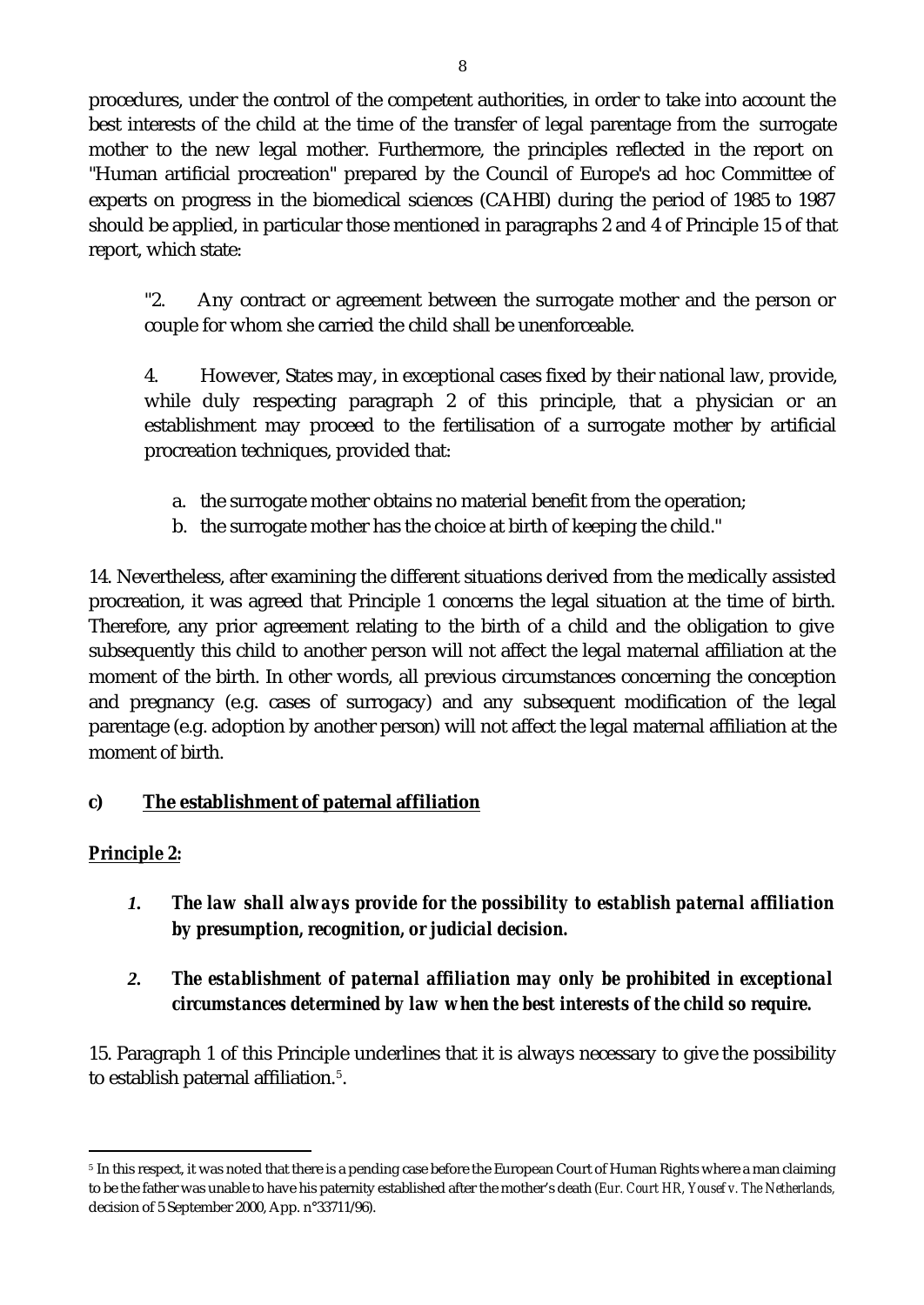16. Principle 2 is a general principle which applies irrespective if the child was born as a result of a medically assisted procreation or not.

17. There are three clearly different forms to establish paternal affiliation as indicated in the Principle: by presumption (which is the most frequent way), by recognition and by judicial decision. This is the normal sequence of the application of these different forms of establishing paternal affiliation. Nevertheless, this sequence does not prevent States from replacing one form by another in some situations or even combining them.

18. The term presumption, as used in this "White Paper", describes situations where legal effects are achieved by simple operation of law. The term recognition, as used in this "White Paper", describes the situations where paternal affiliation is established on the basis of voluntary acts of the parents. Such recognition may have different forms, e.g. expression of will before an administrative authority (civil register), in a protocol before a court or administrative authority, by written agreement between parents or by joint signature of birth registration.

19. Paragraph 2 of Principle 2 concerns cases where, in the best interests of the child, the establishment of paternal affiliation is not allowed at all e.g. in cases of children born as a result of an incestuous relationship. Such prohibition may apply to any of the forms for the establishment of paternal affiliation. This Principle does not concern the possibility of a particular man to have his paternal affiliation established.

# The establishment of paternal affiliation by means of a presumption in case of married couples

20. The presumptions resulting in paternal affiliation are based on the probability that the biological paternity coincides with a situation recognised by law (e.g. the husband of the woman who has given birth is presumed to be the father). This takes account of the case-law of the European Court of Human Rights: In the case of Berrehab v. the Netherlands  $(1988)^6$ , the Court held that the relationship which exists between the spouses in the case of a lawful and genuine marriage must be regarded as a family life within the meaning of Article 8 of the Convention: the cohabitation of the partners is not a required condition. Moreover, the Court even considered that the child born of such a union is *ipso iure* part of that relationship and that hence, from the moment of the child's birth and by the very fact of it, there exists between him and his parents a bond amounting to family life protected by Article 8, even if the parents are not then living together.

21. Given the variety of factual situations, it is necessary to consider in which cases there should be a presumption. In order to determine the presumptions which could be applied to the establishment of paternal affiliation in case of married couples, the following situations were considered:

l

<sup>6</sup> *Eur. Court HR, Berrehab v. Netherlands judgment* of 21 June 1988, Series A, n° 138.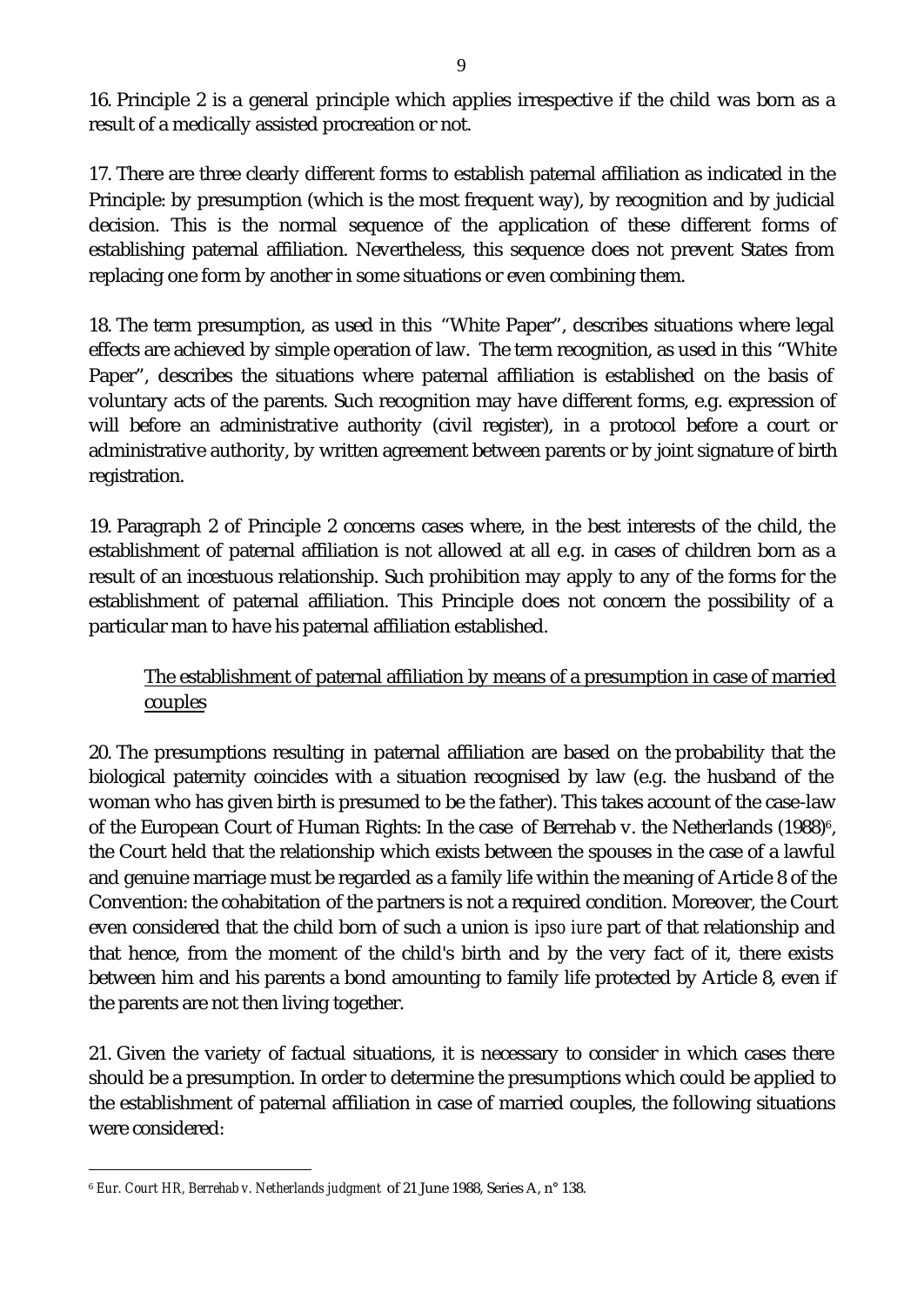- a child conceived before the marriage and born during the marriage
- a child conceived during the marriage and born during the marriage
- a child conceived during the marriage and born after the end of the marriage
- a child conceived during a first marriage of the mother and born during a second marriage of the mother
- a child conceived before the marriage and born after the end of this marriage.

22. Taking into account the above cases, the following two principles are proposed:

# *Principle 3:*

- *1. A child born during the marriage of his or her mother shall be presumed to be the child of the mother's husband.*
- *2. States are free not to apply this presumption if a child was born after the factual or legal separation of the spouses.*

23. Paragraph 1 of Principle 3 deals with the usual presumption according to which the husband of the woman who has given birth is automatically presumed to be the father.

24. The second paragraph of this Principle is inspired by certain national laws which prohibit the presumption of paternity after "*de facto"* or the legal separation of the spouses. For instance in some national laws, even though the presumption of paternity is, in principle, applied, it is not applied in cases where the child was born after the legal separation of his or her parents.

# *Principle 4:*

- *1. A child born within a time limit, determined according to the law by reference to the normal period of gestation, after the end of the marriage of his or her mother shall be presumed to be the child of the mother's husband.*
- *2. States are free not to apply this presumption if a child was born after the dissolution of the marriage by annulment or divorce.*

25. Paragraph 1 of Principle 4 refers to cases where the marriage ends by the death of the husband, by divorce or annulment of the marriage.

26. The second paragraph of this Principle is inspired by certain national laws which prohibit the presumption of paternity after annulment or divorce. This Paragraph allows those States which so wish not to apply paragraph 1 in such cases. The underlying idea for this provision is that the fact that the husband is not the biological father may be the factor which leads to divorce or annulment of marriage. Therefore in such cases, it is more practicable for all concerned, if there is no automatic establishment of the paternal affiliation of the mother's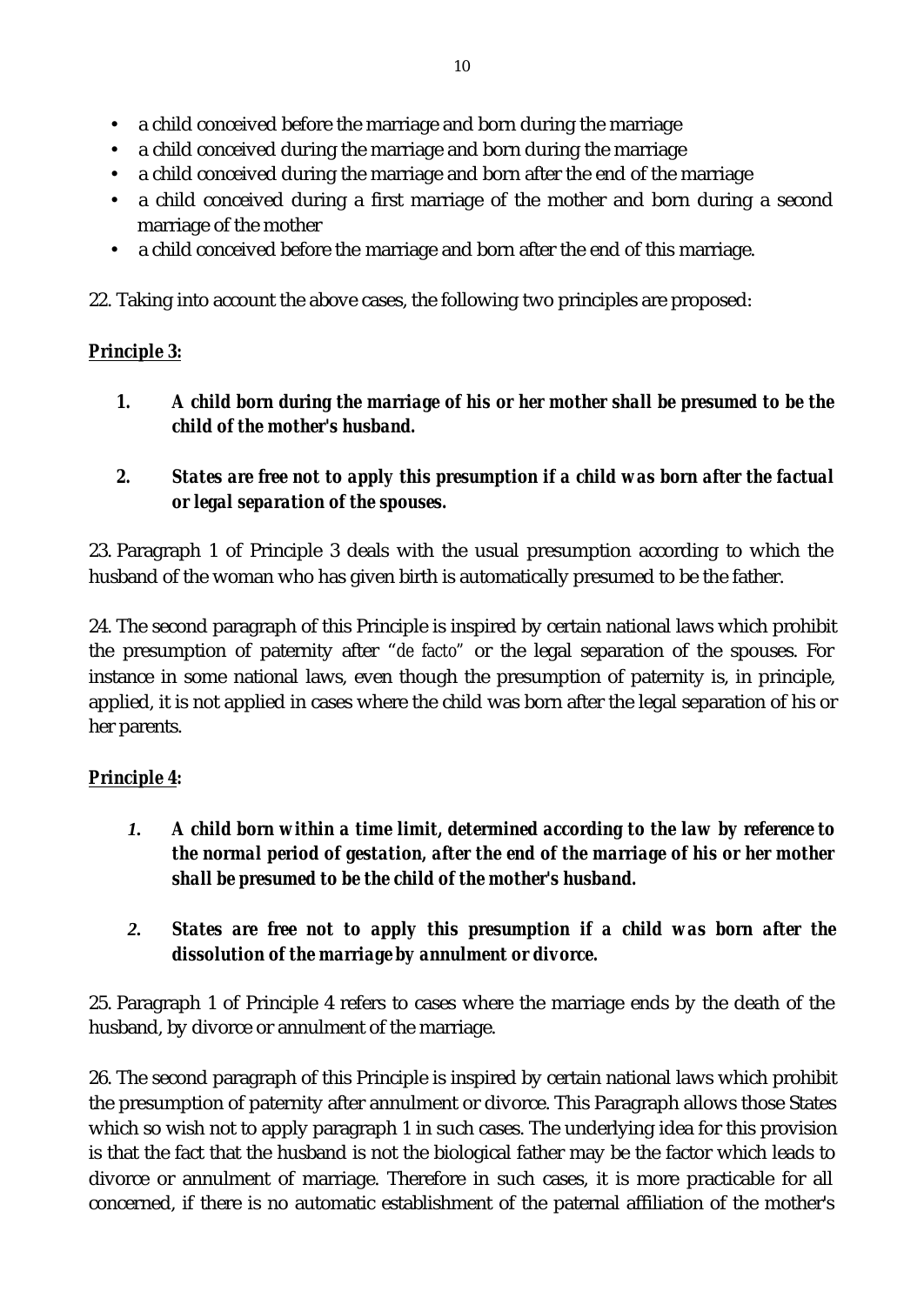husband after the divorce or annulment of the marriage as it helps to avoid legal proceedings to contest paternity. The non-application of the presumption in such cases will enable the biological father to recognise the child without the need of first contesting the paternal affiliation in judicial proceedings.

The establishment of paternal affiliation by means of a presumption in case of unmarried couples

#### *Principle 5:*

### *States are free to apply the presumptions mentioned in Principles 3 and 4 to those cases where the mother of the child is living or has been living with a man without being married***.**

27. Concerning those cases where the establishment of paternal affiliation operates by means of a presumption, a provision relating to the application of the presumptions contained in Principles 3 and 4 to unmarried couples is established in Principle 5. It takes into account that according to the case law of the European Court of Human Rights, a child born out of a relationship where the father and the mother were living together outside of marriage was *ipso iure* part of that family unit from the moment of his birth and by the very fact of it (Keegan v. Ireland judgment  $(1994)^7$ ). The main difficulty to apply presumptions in these cases of unmarried couples is to prove the beginning and the end of cohabitation. This difficulty could be solved, for instance, by applying only the presumptions to couples that are living or have been living in a relationship and circumstances comparable to a marriage or have their cohabitation registered by a competent authority. Nevertheless, it should be taken into account that the Court concluded that "even if between persons who are not united by marriage, cohabitation is as a rule a condition for their relationship being regarded as amounting to family life, exceptionally other factors may also serve to demonstrate that their relationship has sufficient constancy to create "*de facto* family ties" (Kroon v. the Netherlands judgment (1994)<sup>8</sup>).

# *Principle 6:*

l

# *States shall provide rules in their law to solve situations resulting from the conflict of presumptions.*

28. The aim of this principle is to oblige States to provide solutions in their law for cases where the application of presumptions may lead to contradicting results (e.g. if a woman remarries shortly after the death of her husband and gives birth to a child in a short period of time thereafter). The Principle does not seek to prejudge the manner in which States should solve the conflict.

<sup>7</sup> *Eur. Court HR, Keegan v. Ireland judgment* of 26 May 1994, Series A, n° 291.

<sup>8</sup> *Eur. Court HR, Kroon and others v. the Netherlands judgment* of 27 October 1994, Series A, n° 297-C.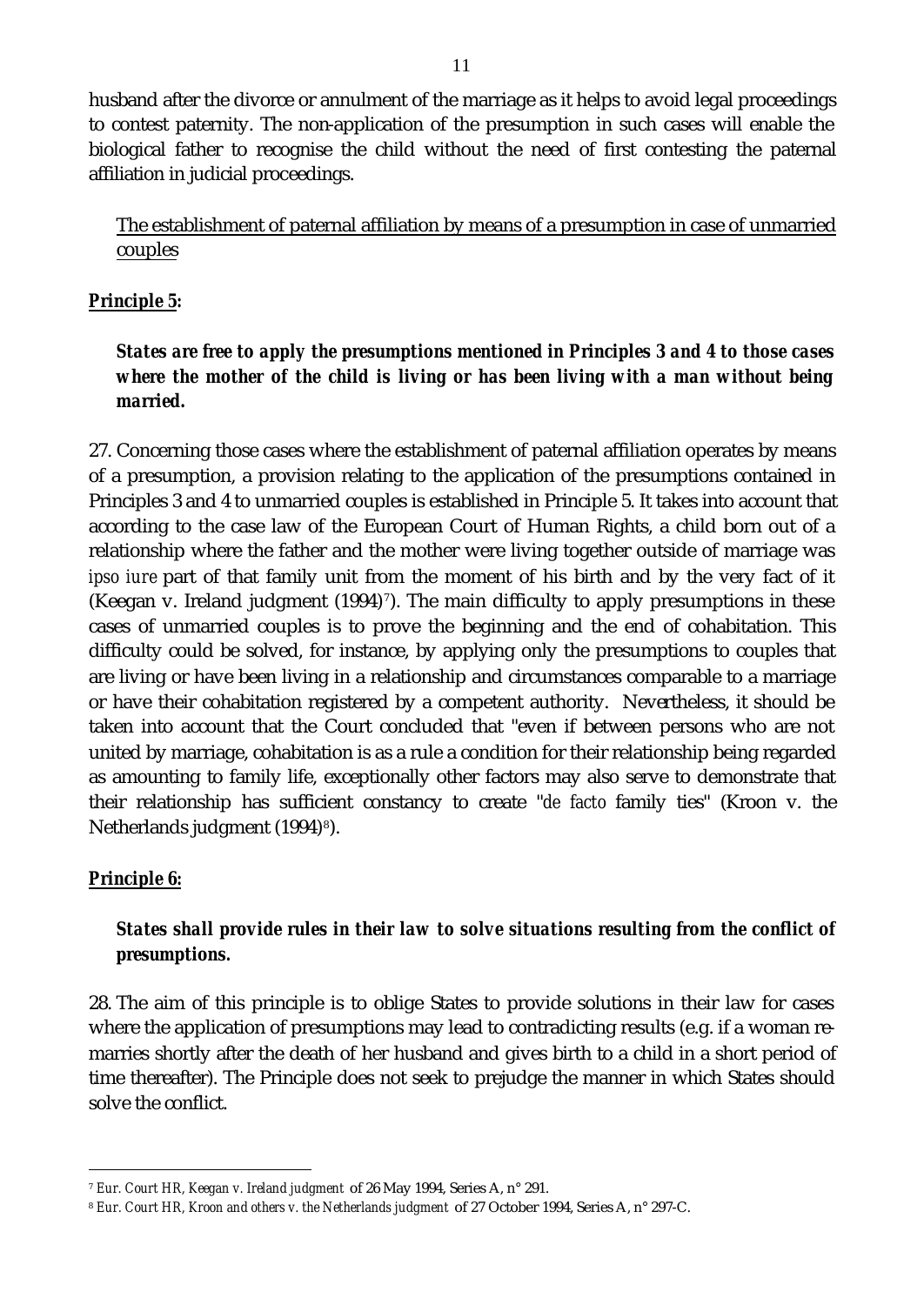29. If States chose to apply presumptions also to unmarried couples (Principle 5) the possibility of conflicting presumptions may also rise. In such cases Principle 6 applies and States are required to provide solutions for the conflicts of presumptions concerning unmarried couples.

The establishment of paternal affiliation by means of voluntary recognition

# *Principle 7:*

- *1. If paternal affiliation is not established by presumptions, the law shall provide for the possibility to establish paternal affiliation by voluntary recognition.*
- *2. States may decide to make such establishment conditional on one or both of the following:*
	- *a) the consent of the child, but if the child is not considered by the internal law as having sufficient understanding, the consent of the child's representative;*
	- *b) the consent of his or her mother.*

# *3. States can also make the establishment of paternal affiliation by voluntary recognition conditional on the consent or confirmation of a competent authority, when the purpose of this is to ensure that the person having recognised the child meets the requirements prescribed by law.*

30. As the voluntary recognition of a child has direct impact on the status of the child as well as the situation of the mother, States may wish to give the mother or the child, or both, the possibility to oppose to the establishment of paternity by voluntary recognition made by the person claiming to be the father. This, however, does not imply that paternity cannot be established if any of these persons opposes the voluntary recognition. In such a case although the paternity could not be established by means of voluntary recognition, it could be established by means of judicial proceedings.

31. In respect of the consent of the child, it should be pointed out that in the majority of cases when paternal affiliation is established, the child is too young to express his or her consent. In these cases of very young children, if the States have decided to make the establishment of paternal affiliation conditional on the consent of the child, this required consent can be given by the representative of the child. Where the child is considered by the internal law as having sufficient understanding his or her consent should be required, according to the spirit of the *United Nations' Convention on the rights of the child* and the *European Convention on the exercise of children's rights*.

32. This Principle seeks to balance two opposing views: On the one hand the view which considers that the establishment of paternal affiliation by means of voluntary recognition should always be conditional on the consent of the child and possibly on the consent of the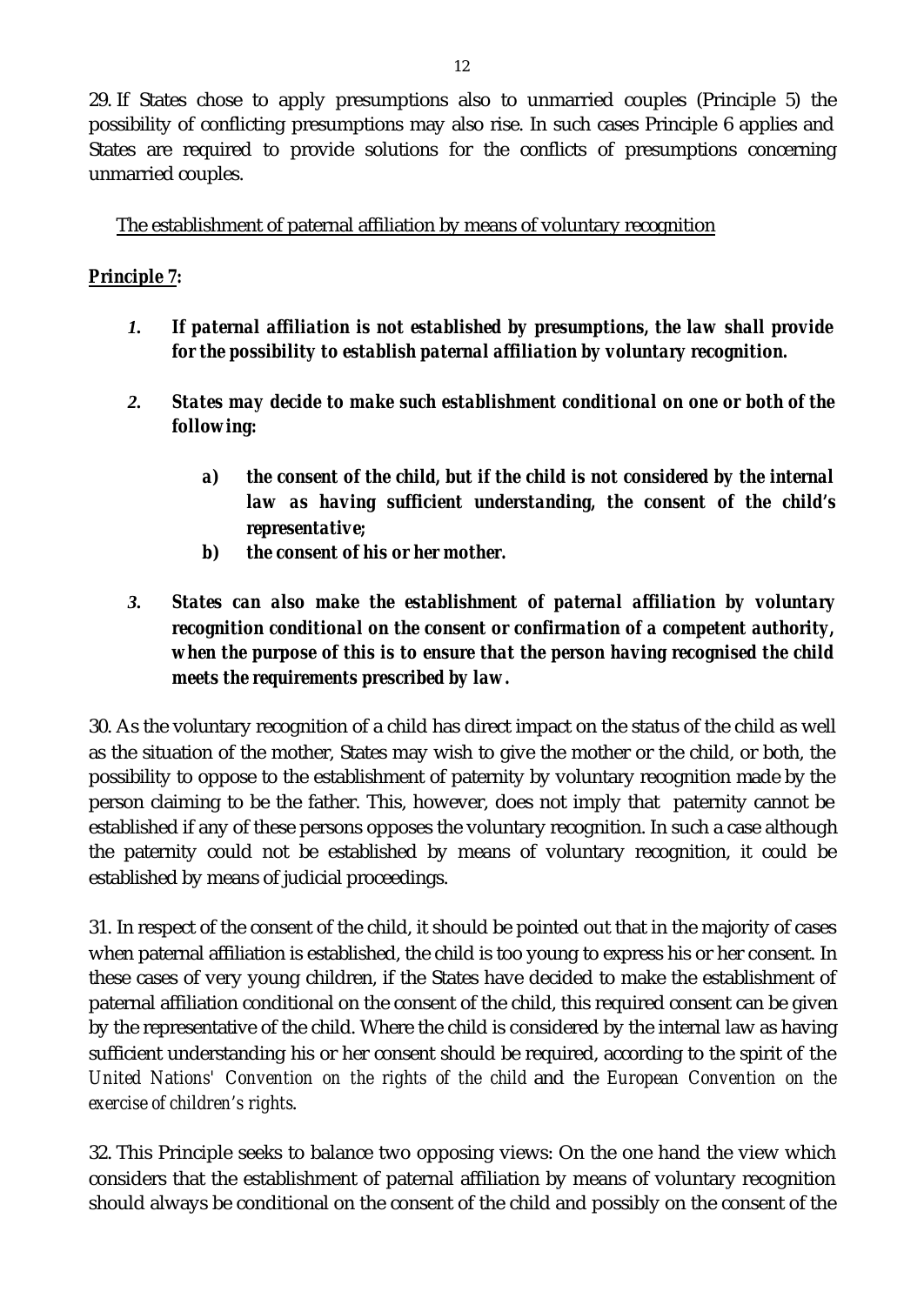mother. This view considered that any other approach would be in contradiction with the rights of children enounced in the above Conventions, although the oldest European international legal instruments (*European Convention on the legal status of children born out wedlock* of 1975 and in the *European Convention on the adoption of children* of 1967) do not require the consent of the child to be obtained*.* This view also considers that the establishment of paternal affiliation by voluntary recognition should not be conditional on the consent of any competent authority. The opposing view considers that to make the voluntary recognition of paternal affiliation conditional on the consent of the child or the mother would not facilitate the establishment of paternal affiliation and would be counterproductive. It therefore considers that it should be left to States to decide whether to make or not such establishment conditional on different consents.

33. The reference in this Principle, as well as the following principles, to a "child considered by the internal law as having sufficient understanding" is to be understood in the same manner as used in the *European Convention on the exercise of children's rights*. In this respect, the explanatory report of this Convention states that "it is left to States to define the criteria enabling them to evaluate whether or not children are capable of forming and expressing their own views, and States are naturally free to make the age of children one of those criteria. Where internal law has not fixed a specific age in order to indicate the age at which children are considered to have sufficient understanding, the judicial or administrative authority will, according to the nature of the case, determine the level of understanding necessary for children to be considered as being capable of forming and expressing their own views" (see paragraph 36 of the explanatory report of the *European Convention on the exercise of children's rights*).

34. States may, in order to minimize contestable recognitions, wish to make the effects of voluntary recognition conditional upon the consent or confirmation of a competent authority. Such practices, already existing in some States, might increase the stability of the family situation of the child. In such cases, however, the primary reasons why the authority may withhold its consent or confirmation will be the existence of evidence making it uncertain that the person seeking to recognise or having recognised the child is the biological father or, in cases of medically assisted procreation, consented to the treatment. In this respect Article 4 of the *European Convention on the legal status of children born out of wedlock* was taken into account. According to it, the voluntary recognition of paternity may not be apposed or contested in so far as the internal law provides for these procedures unless the person seeking to recognise or having recognised the child is not the biological father. In cases of utilisation of the sperm of a third donor paternity is based on the consent of the mother's companion to the treatment instead of biological affiliation. It is, therefore, appropriate to amend the principle accordingly. This procedure should, however, not be confused either with the procedure for the establishment of paternity by the judicial proceedings referred to in Principle 8 below or the procedure for overturning the possible refusal to agree to voluntary recognition by the child and/or the mother.

#### The establishment of paternal affiliation by means of a judicial decision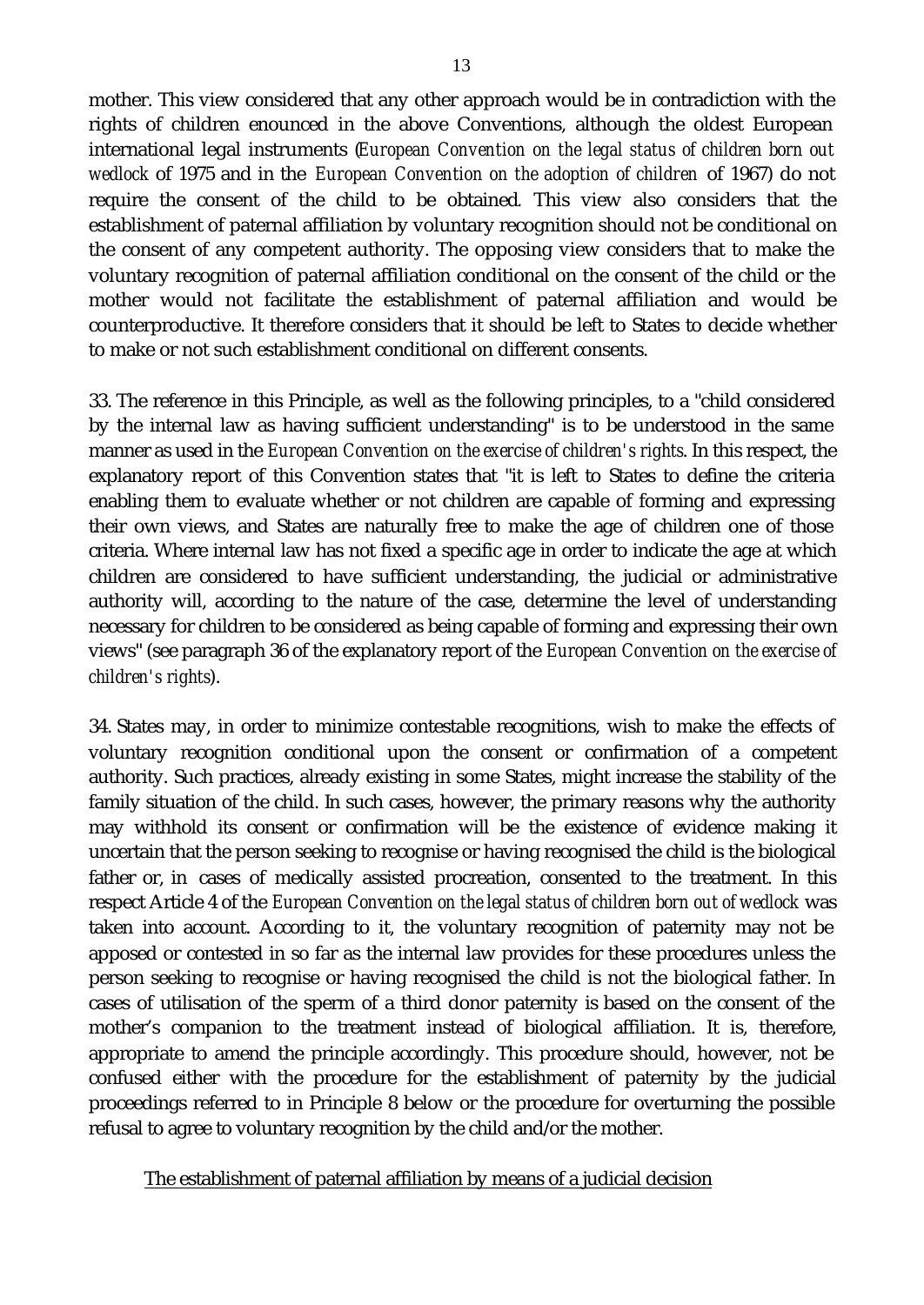#### *Principle 8:*

- *1. If paternal affiliation is not established either by a presumption or by voluntary recognition, the law shall provide for the possibility to institute proceedings with the view to establish paternal affiliation by means of a judicial decision.*
- *2. The child, or his or her representative, shall have the right to institute proceedings to establish paternal affiliation.*

*Such a right may also be given to one or more of the following:*

- *the mother*
- *the person claiming to be the father*
- *other persons justifying a specific interest*
- *public authorities.*
- *3. States may specify time limits to institute legal proceedings aiming to establish paternal affiliation.*

35. Principle 8 deals with the establishment of paternal affiliation by means of a judicial decision. The first paragraph of this Principle underlines the subsidiary character of the judicial decision in the establishment of paternal affiliation in the majority of cases.

36. Paragraph 2 of Principle 8 establishes the right of the child, considered by the internal law as having sufficient understanding, to institute proceedings in order to allow the establishment of paternal affiliation by a judicial decision.

37. Furthermore other persons than the child may also be entitled to institute proceedings to establish paternal affiliation: the mother, the man claiming to be the biological father, other persons justifying a specific interest and the public authorities. Such "other persons justifying a specific interest" could be, for instance, the descendants or ancestors of the person claiming to be the father or of the mother. In some countries the public authorities (e.g. social services for the protection of the childhood) may have the right to institute proceedings aiming to establish paternal affiliation, either as a specific representative for the child or on their own behalf, in particular in connection with proceedings relating to the child support (maintenance). In all these proceedings instituted by persons other than the child, the child considered by internal law as having sufficient understanding should have the right to be informed and to express his or her views (see Article 3 of the *European Convention on the exercise of children's rights)*.

38. Paragraph 3 of Article 8 states the possibility to establish certain time limits for the institution of proceedings in order to give stability to the family situation of the persons involved over the time. Therefore even the right of the child to institute legal proceedings aiming to establish paternal affiliation may be limited (in particular this right may be limited by a certain period of time after reaching the age of majority).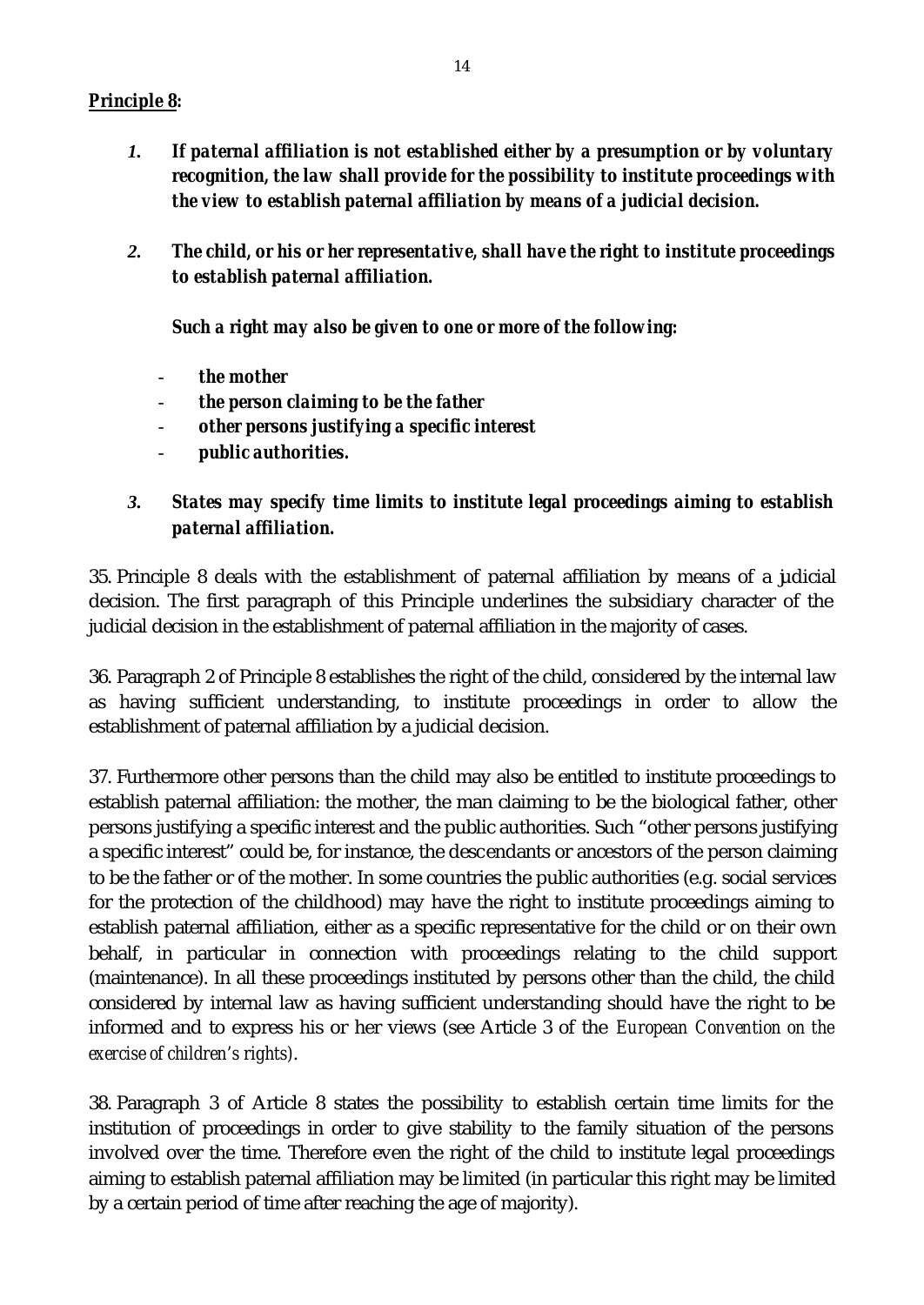#### **d) Medically assisted procreation in the establishment of paternal affiliation**

#### *Principle 9*:

*Presumptions applied by States by virtue of principles 3, 4 and 5 shall also apply in cases of medically assisted procreation.*

#### *Principle 10:*

- *1. If presumptions do not apply, principles 7 and 8 are applicable.*
- *2. The mother's husband or companion who gave his consent to the treatment cannot oppose the establishment of his paternity, unless the court finds that the child was not born as a result of the treatment he consented to.*

39. Principles 9 and 10 are based on the idea that the establishment of paternal affiliation in cases of medically assisted procreation should be based on the same rules as natural procreation, and therefore the presumptions should be applied in the first place. If the presumptions are not applied by the States or are not applicable, the law should provide the possibility to establish paternity by voluntary recognition under Principle 7. If paternity is not established in such a way, there shall be an opportunity to institute proceedings under Principle 8. In such cases the consent to the treatment might be the fundamental element where the husband or the companion of the mother later refuses to recognise the paternal affiliation. In the context of judicial proceedings, the mother's husband or companion shall not be able to oppose the establishment unless the court finds that the child was not born as a result of the treatment he consented to. According to Principle 10 the consent to the treatment is not the only fact on which the establishment of paternity can be based. In cases where medically assisted procreation is carried out using the sperm of the mother's husband or companion, States may also choose to base the paternity on biological affiliation. The Principle only precludes the mother's husband or companion who has consented to the treatment from the possibility of opposing the establishment of paternity.

40. In this respect it is necessary to take into account that according to the case law of the European Commission of Human Rights and following the interpretation of the notion of "family life" given by the Court in the above-mentioned Marckx judgment, the Commission considered that the situation of a man who had agreed to donate his sperm solely in order to allow a woman not married to him to conceive by artificial insemination did not in itself confer on the donor of the sperm a right to respect for family life with the child (*Eur. Comm. HR, M. v. the Netherlands decision* of 8 February 1993, App. n°. 16944/90).

41. The fact that the "White Paper" provides for rules for the establishment of paternal affiliation in cases of medically assisted procreation of couples who are not married does not imply that such treatment must not be made subject to restrictions by the internal law and does not say anything about the question whether such treatment is legal or illegal.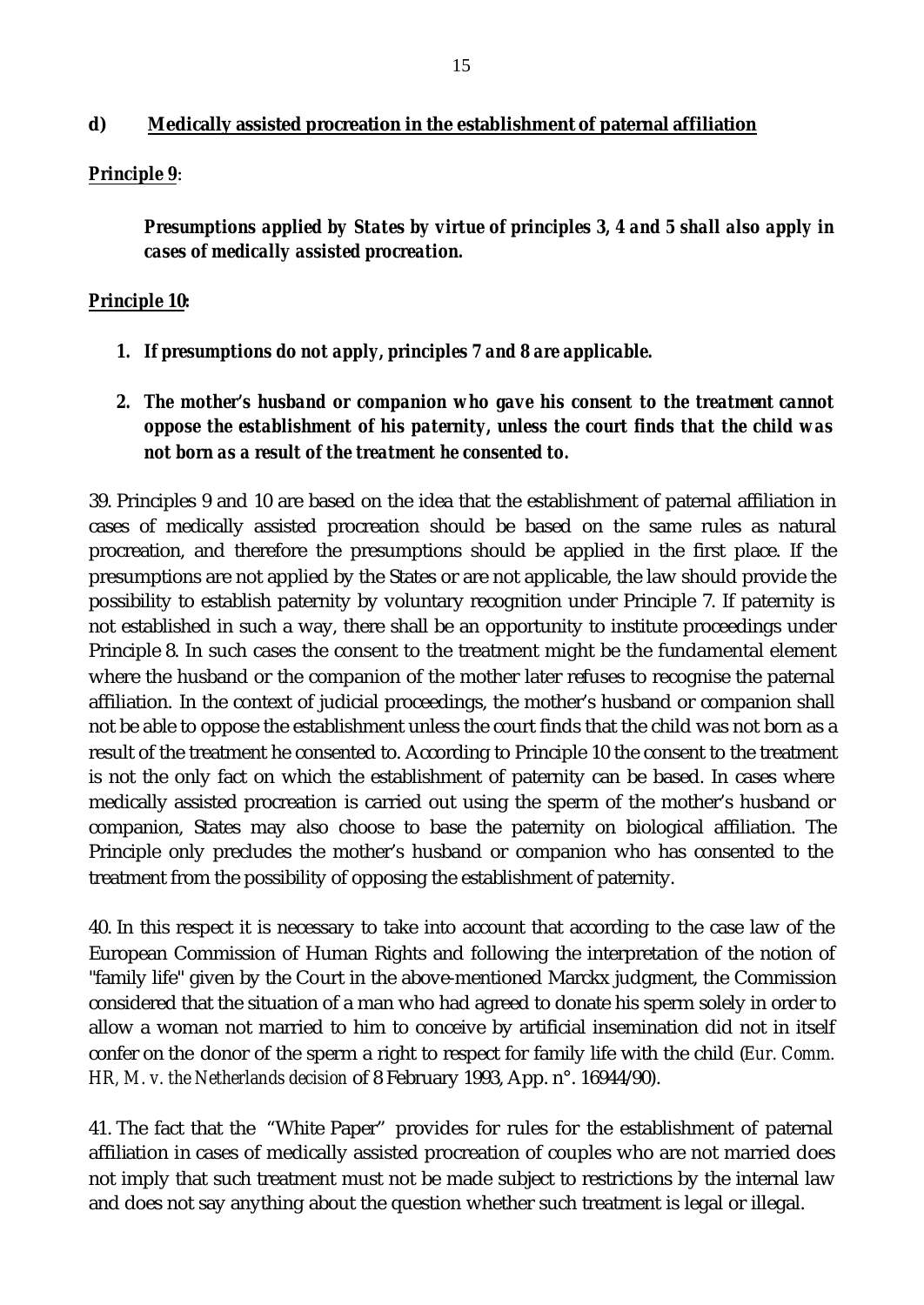### **e) Contestation of parentage**

42. Principles 11 to 13 deal with the contestation of maternal and paternal affiliation, in particular the grounds of contestation and the persons entitled to contest. Principle 14 deals with evidence in proceedings concerning the establishment and contestation of parentage. The following principles concerning contestation of parentage do not aim to regulate questions relating to changes in the birth records.

# *Principle 11:*

- *1. The paternal affiliation established by a presumption or by recognition may be contested in proceedings under the control of the competent authority.*
- *2. Paternal affiliation may be contested on the following grounds:*
	- *a) the child has not been procreated by the father, or*
	- *b) in cases of medically assisted procreation:*
		- ü *the father consented to medically assisted procreation but the child was not born as a result of such treatment;*
	- ü *the father consented to medically assisted procreation with the use of his sperm but the sperm of a third person was used;*
	- ü *the father did not consent to medically assisted procreation.*
- *3. The right to contest paternal affiliation shall be given to:*
	- ü *the father, and*
	- ü *the child or his or her representative*

# *Such a right may also be given to one or more of the following:*

- *the mother, and*
- *other persons justifying a specific interest, in particular the person claiming to be the father.*

# *4. The law may, in the best interests of the child, prohibit a person from contesting paternal affiliation in certain cases.*

43. Principle 11 is only dealing with the grounds of contestation of the established paternal affiliation and with the persons entitled to contest such an affiliation. This Principle is neither dealing with issues relating to the validity of the establishment of paternal affiliation (e.g. questions relating to the validity of the recognition), nor with grounds for the review of the court decision by which paternity was established.

44. Paragraph 1 of Principle 11 establishes the fundamental rule according to which paternal affiliation established by a presumption or by recognition can only be contested in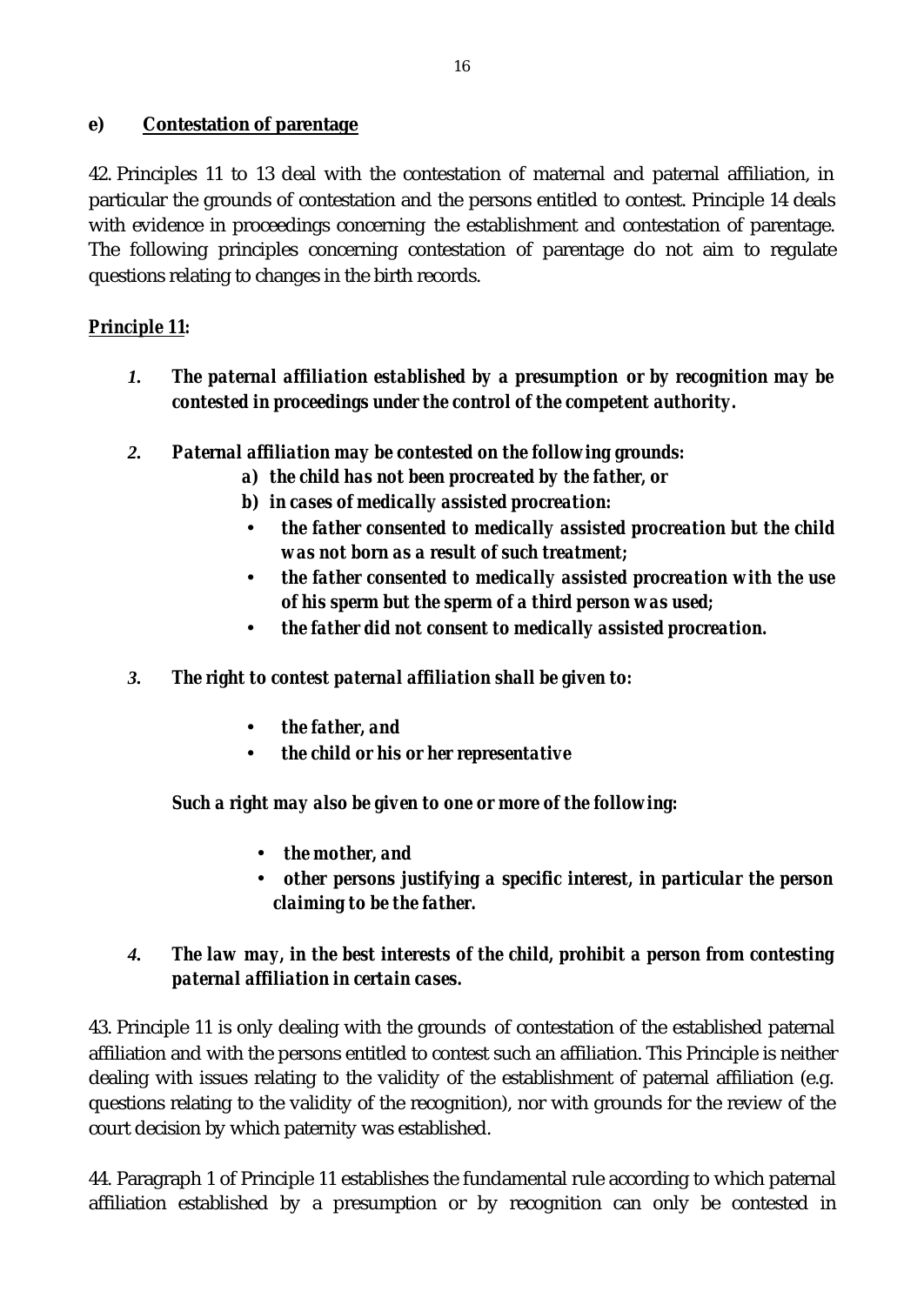proceedings under the control of the competent authority. The term "competent authority" is used here instead of "judicial authority" in order to take into account those systems where administrative authorities have equivalent powers to a court in these matters.

45. Paragraph 2 of Principle 11 deals with cases where paternal affiliation may be contested. In this respect, it is necessary to distinguish cases where the child has been conceived by natural means from those where the child has been conceived by medically assisted procreation. When the child has been conceived by natural means the only ground of contestation is the fact that the legal father is not the biological father. In connection with the first ground of contestation, in cases where paternal affiliation was established by recognition, it is useful to recall that Article 4 of the *European Convention on the legal status of children born out of wedlock* provides that the "voluntary recognition of paternity may not be opposed or contested insofar as the internal law provides for these procedures unless the person seeking to recognise or having recognised the child is not the biological father". The second ground of contestation concerns cases of medically assisted procreation. In this respect the man who is in law the father can no longer use his right to contest paternal affiliation if he has consented to medically assisted procreation, unless the birth results from an adulterous relationship or if the birth results from medically assisted procreation but with the sperm of a third donor in cases where the father consented to a treatment using his own sperm. It should also be possible to contest the established paternal affiliation in those cases where the man who is in law the father has not consented to medically assisted procreation at all (see also Principle 10 above). In cases of medically assisted procreation, States may decide which of these grounds of contestation will be allowed under their national law.

46. Paragraph 3 of Principle 11 enumerates persons who are entitled to contest the established paternal affiliation. These persons are the father and the child or his or her representative. The inclusion of the child or his or her representative in this list responds to the idea that children are holders of rights and can exercise them by themselves or through their representatives, and therefore they should be allowed to participate in proceedings affecting them before a judicial authority.

47. Furthermore the right to contest paternal affiliation may be given to the mother, and to other persons justifying a specific interest, in particular the person claiming to be the father. But also other persons may have a specific interest to contest paternity (e.g. the parents of the father if he is dead, etc.).

48. Paragraph 4 of Principle 11 enables those states which so wish to prevent contestation of paternal affiliation in those cases where contestation is considered to be against the best interests of the child. States may decide to introduce such prohibition, for instance, in certain cases of medically assisted procreation and in cases where the father recognised and cared for the child being conscious that he was not the biological father. Furthermore, the law may prohibit the contestation or the competent authority may by refusing to order a genetic or blood test for reasons of securing the family relationships and legal certainty, allow the presumption to apply according to which the married man is regarded as the father of his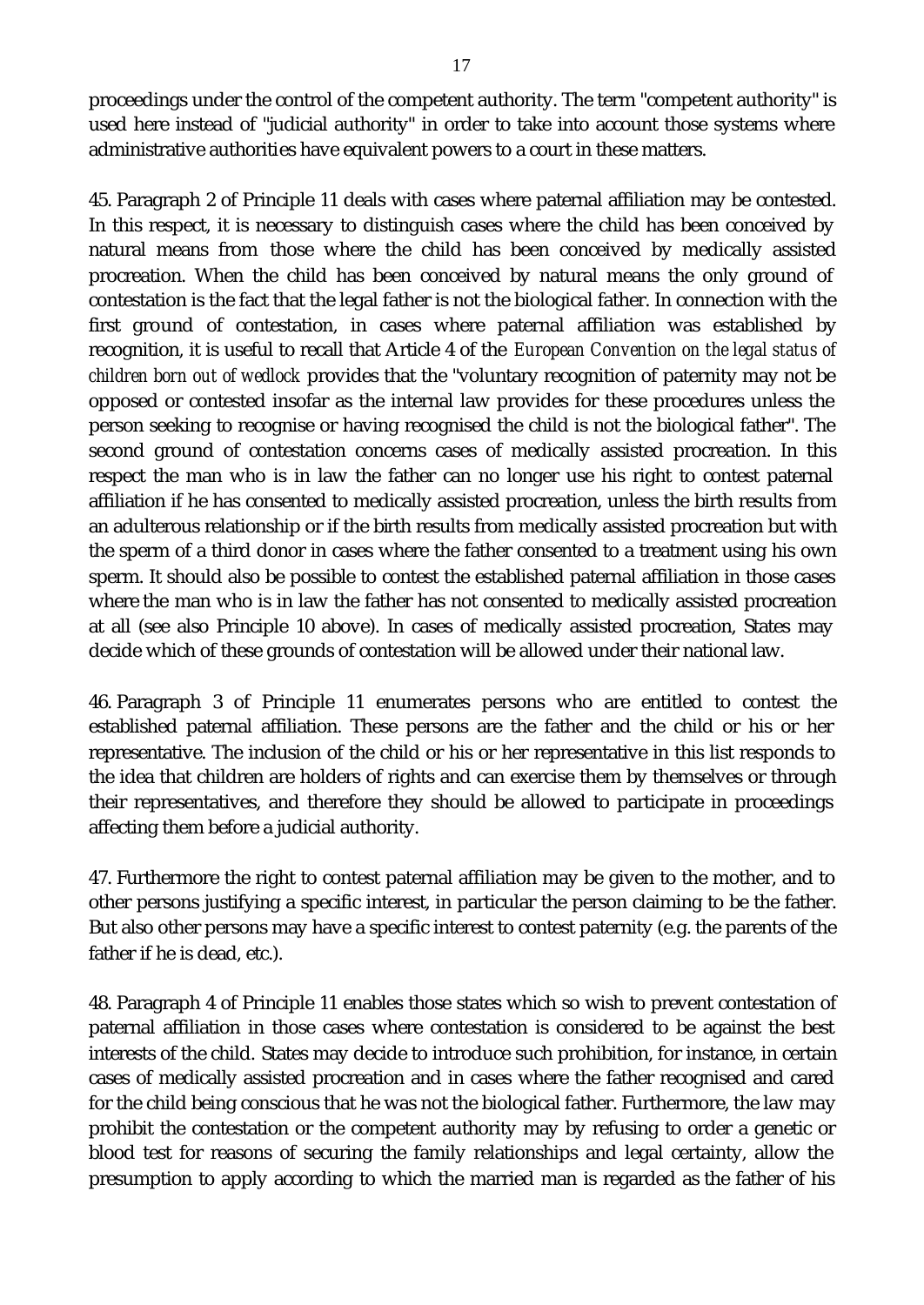wife's child<sup>9</sup>. In this respect, it is recalled that the European Commission of Human Rights considered that the English courts' refusal to order a DNA test to ascertain whether a child was really the child of the man who had been always considered to be the father, did not constitute a lack of respect for the man's private life. The refusal was based on the consideration that the child's interest was inextricably linked with the family unit in which he had been brought up and that the risk of disrupting the stability of that family by a blood test would be harmful to the child. The Commission considered that there were sound reasons of legal certainty and security of family relationships for the Contracting States to apply the "*legal presumption*" according to which a married man is regarded as the father of his wife's children and to require good cause before allowing that "presumption" to be disturbed (*Eur. Comm. HR, M.B. v. the United Kingdom decision* of 6 April 1994, App. n°No. 22920/93).

#### *Principle 12:*

*1. The rules contained in paragraphs 1, 3 and 4 of Principle 11 shall be applied, mutatis mutandis, to the contestation of maternal affiliation.*

### *2. Established maternal affiliation may be contested only on the ground that the woman considered to be the mother was not the one who gave birth to the child.*

49. Principle 12 deals with the contestation of maternal affiliation. In this respect, all the paragraphs of Principle 11, except paragraph 2 dealing with the grounds of contestation, apply mutatis mutandis. The application of the provision of Principle 11, paragraph 3, mutatis mutandis, implies that the mother will be the person entitled, with an absolute right, to contest maternal affiliation ("shall") and the father could have, as other persons, a right to contest maternal affiliation ("may"). The fact that the woman considered to be the mother has not given birth to the child is the only ground of contestation of maternal affiliation permitted. This Principle is the corollary of Principle 1 according to which the mother is always the woman who gives birth to the child. Therefore, the contestation must be based solely on the fact that the legal mother did not give birth to a specific child: a woman falsely claims to have given birth, or the child has been substituted for another child at birth (the child is not the same child as the child born to the mother). In the latter case, the woman has given birth to a child but has not given birth to the child whose maternal affiliation she is contesting. States should establish a procedure for contestation of maternal affiliation in order to deal with such cases.

#### *Principle 13:*

l

*The law may specify time limits for the exercise of the right to contest affiliation by certain persons.*

<sup>9</sup> *Eur. Court HR, X., Y. and Z. v. the United Kingdom judgment* of 22 April 1997, Series A.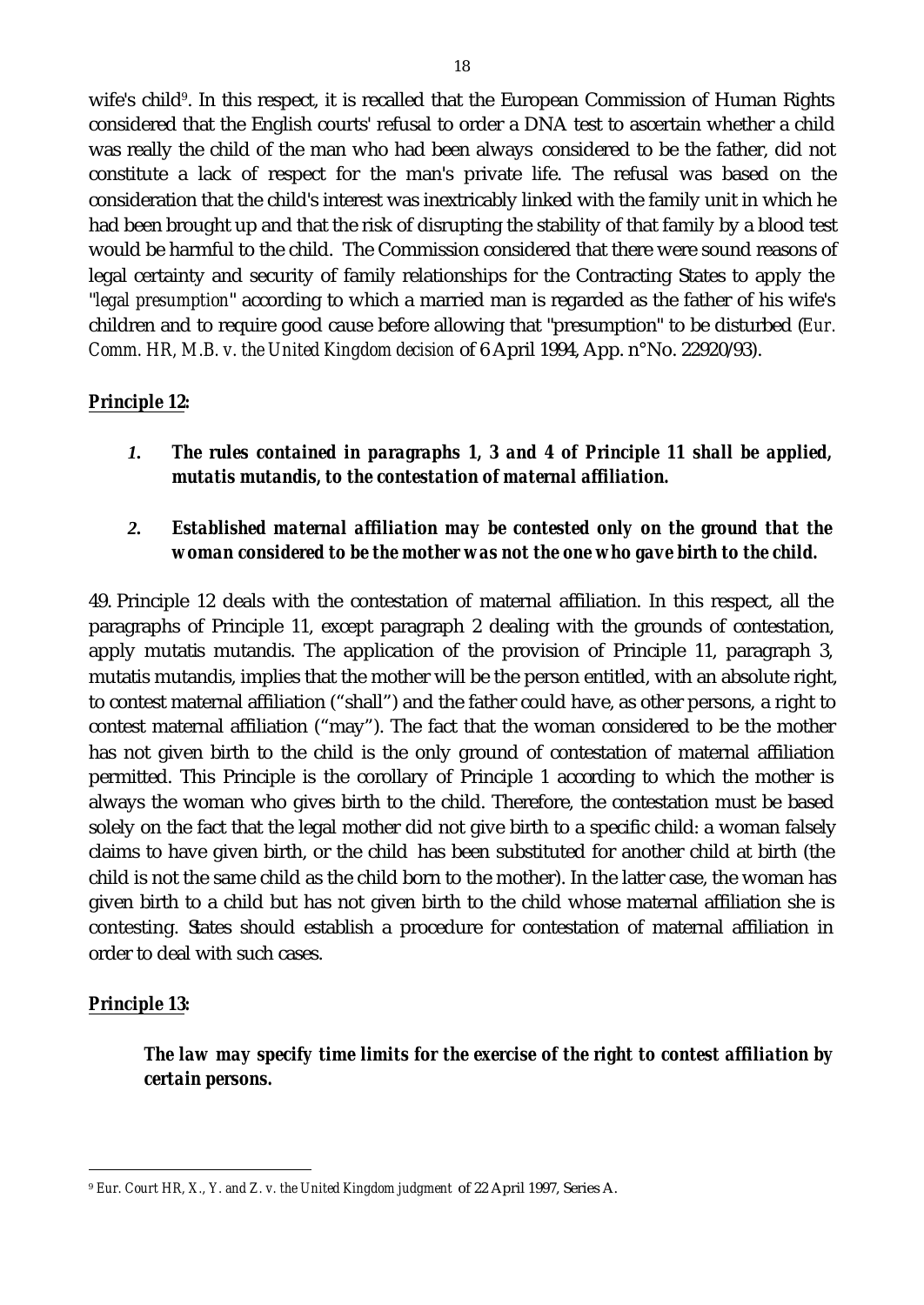50. Principle 13 deals with the establishment of time limits for the exercise of the right to contest affiliation. The reference to "certain persons" implies that States may decide not to apply time limits on the exercise of this right by some persons (e.g. the child) but may chose to apply it on the exercise by others (e.g. the person claiming to be the father). States may also specify different moments when these time limits begin to run for different persons e.g. the moment of the birth or the age of the majority of the child. The underlying intention of this provision is to provide the child with a stable legal situation (therefore, such time limits should not be too long) by defining his or her father and mother in a definitive manner within a certain period after his or her birth and not making his or her situation depend on changes of mind on the part of certain persons entitled to contest.

### *Principle 14:*

*States shall take steps in order to promote the availability, in proceedings concerning the establishment and contestation of parentage, of new medical and genetic techniques and allow the use of information resulting from such techniques as evidence.*

51. Principle 14 relates to the issue of biological parentage, in particular to the availability of new medical and genetic techniques as well as the use of the information resulting from the use of such techniques as evidence in proceedings concerning the establishment and contestation of parentage. If biological truth is sought, in the context of proceedings concerning the establishment or the contestation of parentage, it is important that the best available methods are used. Modern DNA techniques together with other medical information now make it possible to ascertain almost certainly who is or who is not the biological parent of the child. The States should, therefore, take steps to promote the availability of new medical and genetic techniques and allow the use of information resulting from the use of such techniques in proceedings, where the parentage of a child is at stake. Examples of such steps are:

- making blood or DNA tests compulsory for the parties;
- burden of proof introducing rules according to which a refusal to undergo a relevant test is evidence against the refusing party;
- in cases of need, provide financial support for blood tests or provide to meet them through the system of legal aid.

52. In this respect, it is necessary to take into account the case law of the European Court of Human Rights according to which the fact that a child already has a legal father on the basis of the rule *pater is est quem nuptiae demonstrant*, which only the legal father may challenge, with the consequence that the real father is prevented from recognising his child, is not in itself considered sufficient justification for preventing the formation of complete legal family ties between that man and his child. In the Court's view, respect for family life requires that biological and social reality prevail over "legal presumptions" in those cases where the existence of a family life between a man not married to the mother and the child is established. The European Court of Human Rights underlined the necessity that internal law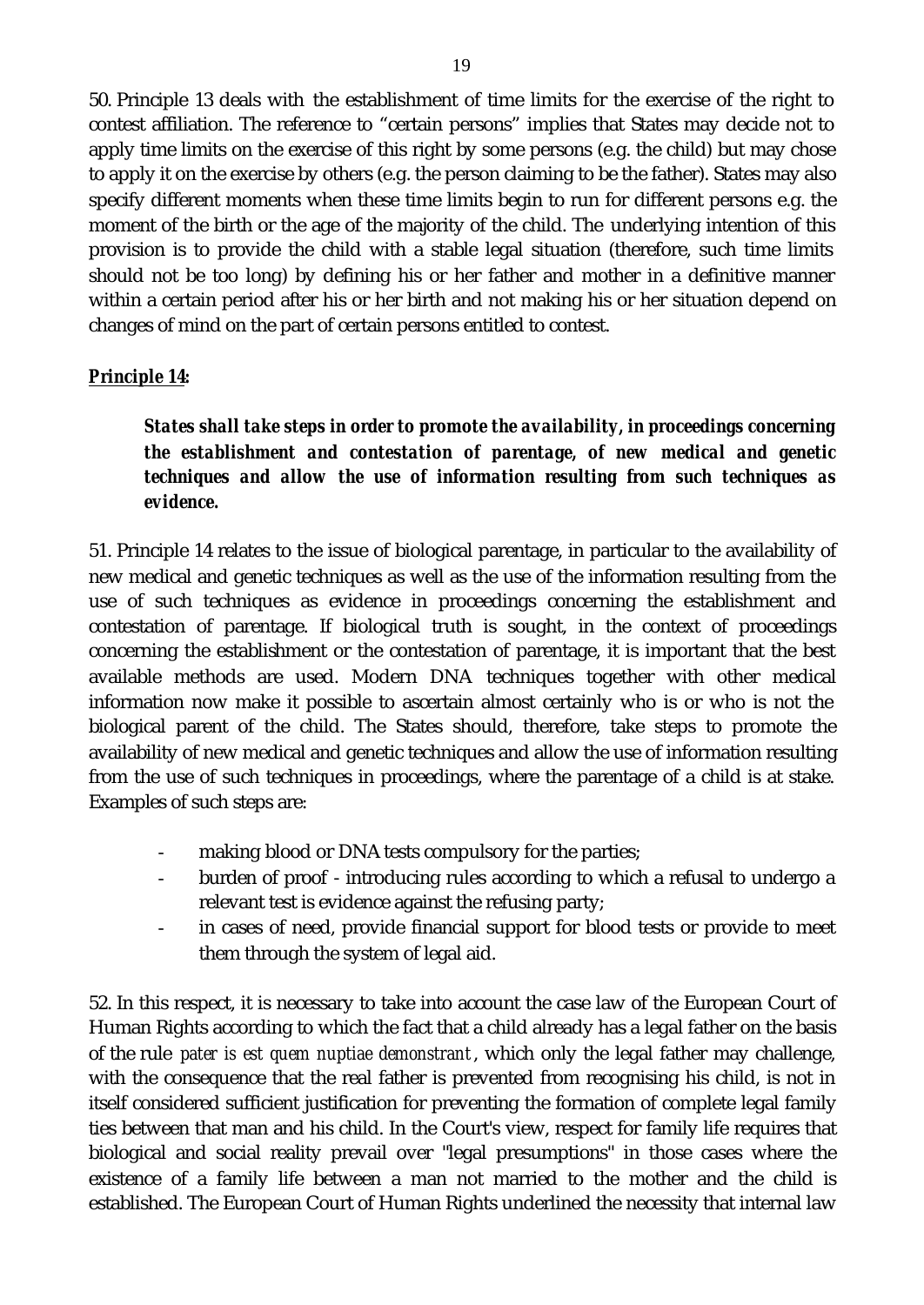provides a wide range of possibilities to contest the parentage established by legal presumptions<sup>10</sup>.

53. Compulsory testing encountered some hesitations deriving from the constitutional provisions in some countries. However, it has to be pointed out that several decisions of the former European Commission of Human Rights have declared that the obligation to undergo these tests in order to establish paternity is not contrary to the *Convention on Human Rights,* as such tests are in the best interests of the child. However, while, according to the case-law of the European Commission of Human Rights, the obligation to undergo a paternity test does not violate a father's rights resulting from Article 8 of the European Convention on Human Rights, this provision on the other hand does not require States to make compulsory testing available (*Eur. Comm. HR, M.B. v. the United Kingdom decision* of 6 April 1994, App. n°No. 22920/93). Furthermore, even if the *Convention on the protection of human rights and dignity of the human being with regard to the application of biology and medicine: Convention on human rights and biomedicine* of 1997 deals only with the possibility to carry out tests which are predictive of genetic diseases and performed exclusively for health purposes, the preliminary work on this Convention indicated clearly that the relevant article did not intend to ban tests ordered by a court in the course of criminal proceedings or paternity tests (see doc. CDBI (97) 15).

54. The words "allow the use" do not imply that a judicial authority is required to order the use of medical and genetic information in all cases, nor does it imply that judicial authorities must accept a test that they did not order to carry out. The judicial authority may refuse to allow such information for reasons of "security of family relationships and legal certainty"<sup>11</sup> as stated by the European Court of Human Rights.

#### **f) Change of parentage**

#### *Principle 15:*

l

- *1. An adoption shall not be granted unless at least the following consents to the adoption has been given and not withdrawn:*
	- ü *the consent of the mother*
	- ü *the consent of the father*

*States may also require the consent of the child considered by the internal law as having sufficient understanding.*

*2. The law may dispense with the consent of the father or of the mother or of both if they are not holders of parental responsibilities or if this consent cannot be obtained, in particular if the whereabouts of the mother or of the father or of both is unknown and they cannot be found or are dead.* 

<sup>10</sup>*Eur.Court HR, Kroon and others v.the Netherlands judgment* 27 October 1994, Series A, n°297-C.

<sup>11</sup> *Eur. Court HR, X., Y. and Z. v. the United Kingdom judgment* of 22 April 1997, Series A.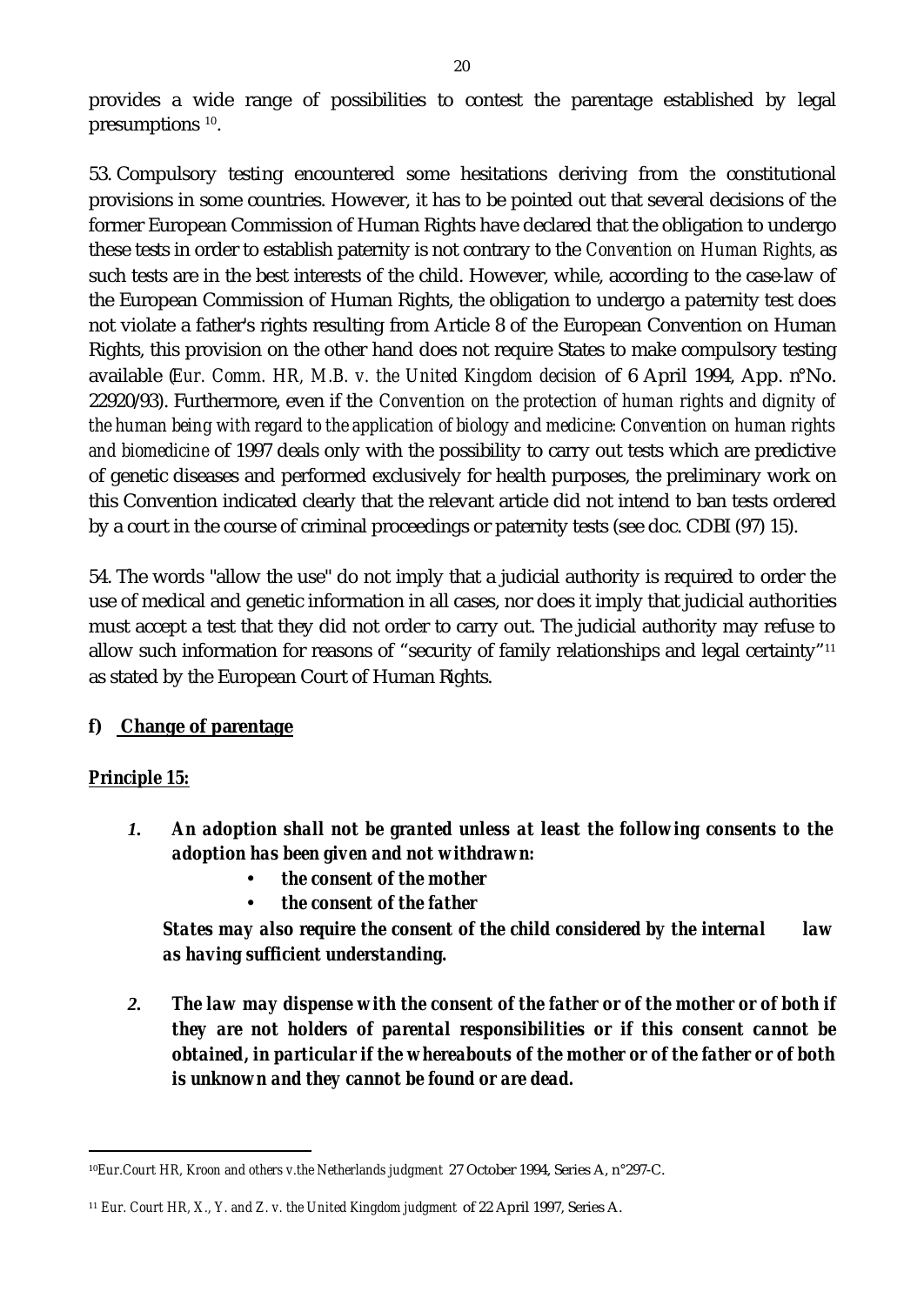#### *3. The competent authority may overrule the refusal to consent of any person mentioned in paragraph 1 only on exceptional grounds determined by law.*

55. Adoption is the most frequent form of change of parentage. In this respect, the underlying ideas are that an adoption shall not be granted unless the competent authority is "satisfied that the adoption will be in the interest of the child" and that special attention shall be paid "to the importance of the adoption providing the child with a stable and harmonious home" (paragraphs 1 and 2 of Article 8 of the *European Convention on the adoption of children*). Assuming that these are the obvious aims of adoption, no specific Principle dealing with this matter has been included.

56. After the examination of some of the provisions of the *European Convention on the adoption of children*, in particular Article 5 which deals with the consents required for an adoption, the above Principle which requires the consent of, at least, the mother<sup>12</sup> and the father, was adopted. In this respect, it is necessary to underline that in the common law systems the reference to the "father" in the provisions relating to adoption shall be understood as a reference to the man who is a holder of parental responsibilities. States may decide to require also the consent of the child considered by the internal law as having sufficient understanding to the adoption. Since it was held that the requirement of such a consent might in certain cases be counterproductive (e.g. if the child grew up in the belief that the mother's husband was his father) and thus against the best interest of the child, no absolute requirement for such consent (as opposed to the requirement for the consents by the mother and the father) was adopted. The fact that States do not require the consent of the child in certain cases, does not imply that children should not be provided with all relevant information and that they are not allowed to express their views.

57. The consents may be dispensed with in certain cases, or the refusal of consent may be overruled by the competent authority, on exceptional grounds determined by law. Concerning the question of which consents may be dispensed by the law, the consent of the mother and/or the father can be dispensed with when it cannot be obtained and if they are not holders of parental responsibilities. The fact that the law may dispense with the consent of the father or of the mother if they are not holders of parental responsibilities, does not imply that these persons are not consulted.

58. The refusal of the consent by the mother and/or the father may be overruled by the competent authority in particular in cases when the father or the mother have not parental rights or have been deprived of their parental rights (in this respect see Article 5 paragraph 3 of the *European Convention on the adoption of children*). In this respect, it was recalled that, in a case where the Swedish courts granted the stepfather –mother's husband- permission to adopt the child despite the refusal to consent of the natural father of the child who was not sharing the custody, the European Court of Human Rights concluded that the fact that the

l

<sup>12</sup> The European Court of Human Rights declared a violation of Article 8 and Article 6, paragraph 1 of the Convention in a case where a daughter was declared available for adoption and all contact between the child and the mother was broken off due to a mental disease of the mother (*Eur. Court HR, E.P. v. Italy judgment* of 16 November 1999).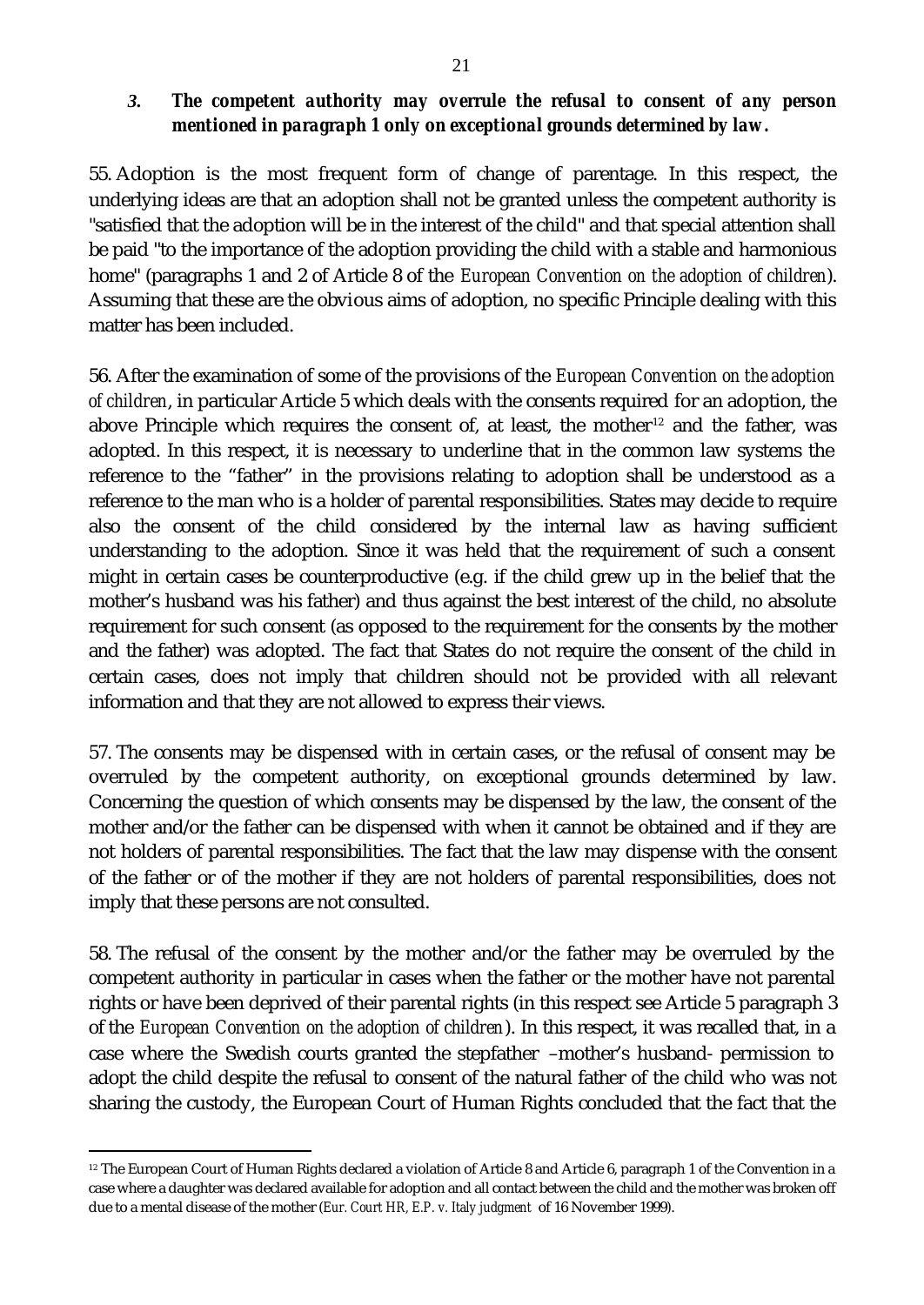judicial authority overruled the consent of the father was not in breach of Article 8 of the  $Convention<sup>13</sup>$ .

59. Concerning the required consents, the *European Convention on the adoption of children* of 1967 requires the consent of the father of the child to an adoption only if the child is born in wedlock. However, under the case-law of the European Court of Human Rights, in particular the case Keegan v. Ireland<sup>14</sup>, the placing for adoption by a mother, where the law did not give the father of a child born out of wedlock the right to be consulted, is in breach of Article 8 of the *European Convention of Human Rights*. In this respect, it was wondered whether in this case "to require the consent" is different from "the right to be consulted". In any case, it was considered that States should safeguard, as far as possible, the right of parents to be heard in procedures concerning the adoption of their child. In respect of the persons whose consent is required, it should be pointed out that paragraph 1 of Principle 15 states that "at least" the consent of the father and the mother should be required. Therefore States can provide that the consent of other persons should also be required.

60. The question of persons who may adopt a child was also discussed. In this respect, it was underlined that the *European Convention on the adoption of children* stated that only one person or married couples can adopt a child. It is to be noticed that remarkable changes in family patterns have taken place since the 1967 Convention was adopted.

These changes may make it appropriate to reconsider the issue of who should be entitled to apply for adoption. However, taken into account that the object of this "White Paper" is to examine issues concerning the establishment and legal consequences of parentage, this "White Paper" is not dealing with questions concerning the determination of persons<sup>15</sup> who may adopt a child or other conditions of adoption which are not related to the topic of this "White Paper".

#### *Principle 16*

l

### *Before an adopted person attains his or her full legal capacity, the adoption may be revoked only by a decision of a competent authority on serious grounds established by law, taking into account the best interests of the child.*

61. The question relating to the possibility of the revocation of an adoption was examined. Paragraph 1 of Article 13 of the *European Convention on the adoption of children* states "Before an adopted person comes of age, the adoption may be revoked only by a decision of a judicial or administrative authority on serious grounds, and only if revocation on that ground is permitted by law". Concerning this Article, it was considered that the terms "on

<sup>13</sup> *Eur. Court HR, Söderbäck v. Sweden judgment of* 28 October 1998.

<sup>14</sup> *Eur. Court HR, Keegan v. Ireland judgment* of 26 May 1994, Series A, n° 290.

<sup>&</sup>lt;sup>15</sup> There is a pending case before the European Court of Human Rights, lodged by an unmarried homosexual man, concerning the rejection on the grounds of his "life -style" of his request to adopt the child. The applicant complained, *inter alia*, of an interference with his right to respect for his private and family life, of discrimination (on the grounds of his sexual orientation) in relation to that life (*Eur. Court HR, Frette v. France,* decision March 1999, App. n° 36515/97).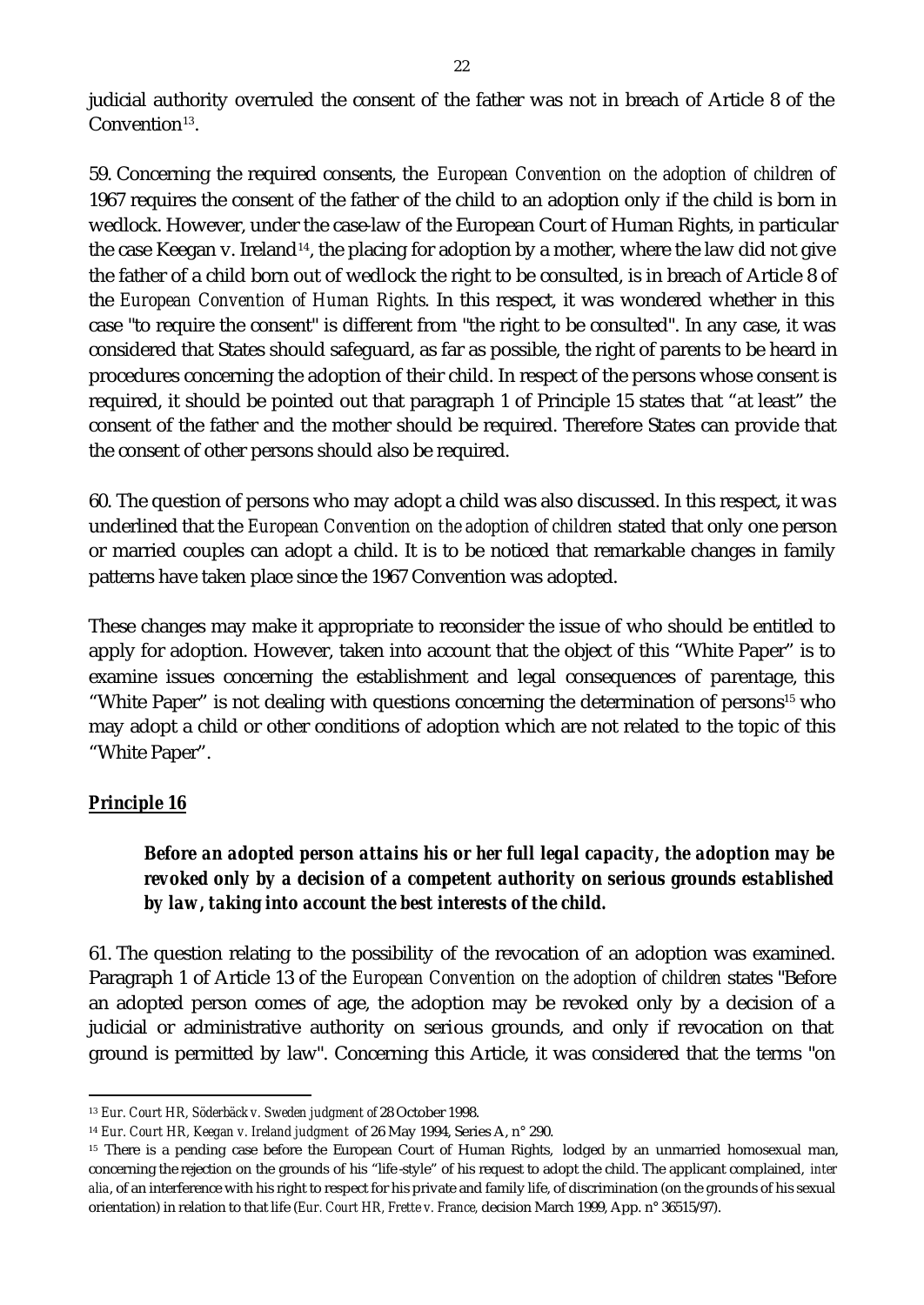serious grounds" were too broad and it was necessary to qualify them. In this respect, it was agreed that the best interests of the child should be the paramount consideration and taken into account in the legal text fixing the grounds of revocation and by the competent authority when deciding on the revocation. The principle, similarly to that of Article 13 of the abovementioned Convention, deals only with the rule relating to the possibility to revoke adoption while the child is a minor. It does not deal with the possibility of revocation after the adopted child has come of age and such possibility can always be foreseen by the States. The provision also does not represent an obligation for States to allow revocation while the child is a minor, but, if they do allow it, then this principle should apply.

### *Principle 17:*

### *Any new form of change of parentage shall take place under the control of the competent authority in procedures which have due regard to the best interests of the child. Any such form should be subjected to the same safeguards as adoption.*

62. It was noted that nowadays the only legal form of change of parentage is adoption. Nevertheless, it was agreed that, taking into account possible social, medical and legal developments in the near future, and the inventiveness of the legal profession, attempts to develop new forms of change of parentage may appear, for instance in the area of surrogate motherhood. Therefore it decided to formulate the above Principle.

## *B. PRINCIPLES RELATING TO LEGAL CONSEQUENCES OF PARENTAGE*

63. The following are the legal consequences to be considered when dealing with parentage:

- a) Parental responsibilities
- b) Maintenance
- c) Name
- d) Nationality
- e) Succession
- f) The right of a child to know his or her origins.

#### **a) Parental responsibilities**

#### *Principle 18:*

*Parental responsibilities are a collection of duties and powers, which aim at ensuring the moral and material welfare of children, in particular:*

- *care and protection*
- *maintenance of personal relationships*
- *provision of education*
- *legal representation*
- *determination of residence and*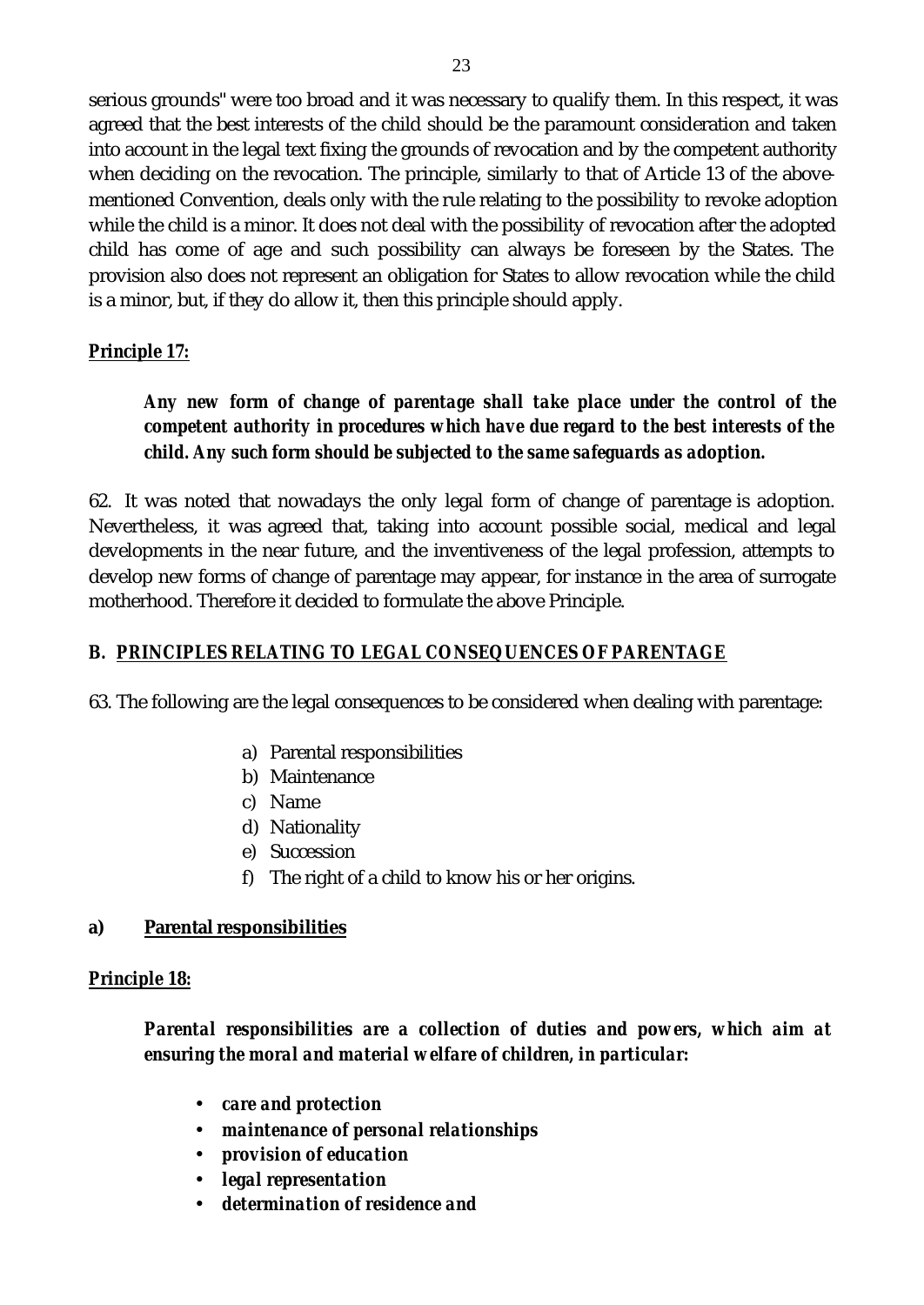#### • *administration of property.*

64. It was considered that the main contents of parental responsibilities were already contained in the definition of "parental responsibilities" given in Principle 1 of *Recommendation N° R (84) 4 of the Committee of Ministers to member States on parental responsibilities*. However, it was considered that it would be advisable to use the expression "care and protection" because this was wider than the notion "care of the person of the child" used in the Recommendation  $N^{\circ}$  R (84) 4. The terms "care and protection" also include the health, nourishment and welfare of the child. It was also considered that taking into account the *United Nations' Convention on the right of the child* as well as the [draft] Convention on contact concerning children of the Council of Europe the question of the "determination of the residence of the child" was an issue that should be included, as a separate one, among the rights and duties of parental responsibilities.

65. The question whether or not the issue of "maintenance" should be included as one of the duties contained in parental responsibilities was one of the major points of discussion. Recommendation  $N^{\circ}$  R (84) 4 included maintenance as a part of parental responsibilities. However, taking into account that maintenance should always be an obligation of parents, even if they are no longer holders of parental responsibilities and the fact that in some legal systems maintenance was not linked to parental responsibilities, it was decided not to include "maintenance" among the duties and powers included in the concept of parental responsibilities. Therefore, it was agreed that the issue of "maintenance" will be treated as an independent legal consequence of parentage and directly linked with possible duties of the child concerning his or her parents (in this respect, see principle 26 below).

#### *Principle 19:*

- *1. Parental responsibilities should in principle belong jointly to both parents.*
- *2. In cases where only one parent has parental responsibilities by the operation of law, the other parent should have an opportunity to acquire parental responsibilities, unless it is against the best interests of the child. Lack of consent or opposition by the parent having parental responsibilities should not as such be an obstacle for such acquisition.*

#### **Principle 20:**

- *1. Parents having parental responsibilities should have an equal right to exercise such responsibilities and whenever possible they should exercise them together unless the best interests of the child otherwise requires.*
- *2. Subject to the best interests of the child, parental responsibilities may be exercised by one parent alone or the exercise may be divided between the two parents according to the decision of the competent authority or on the basis of an agreement concluded between them.*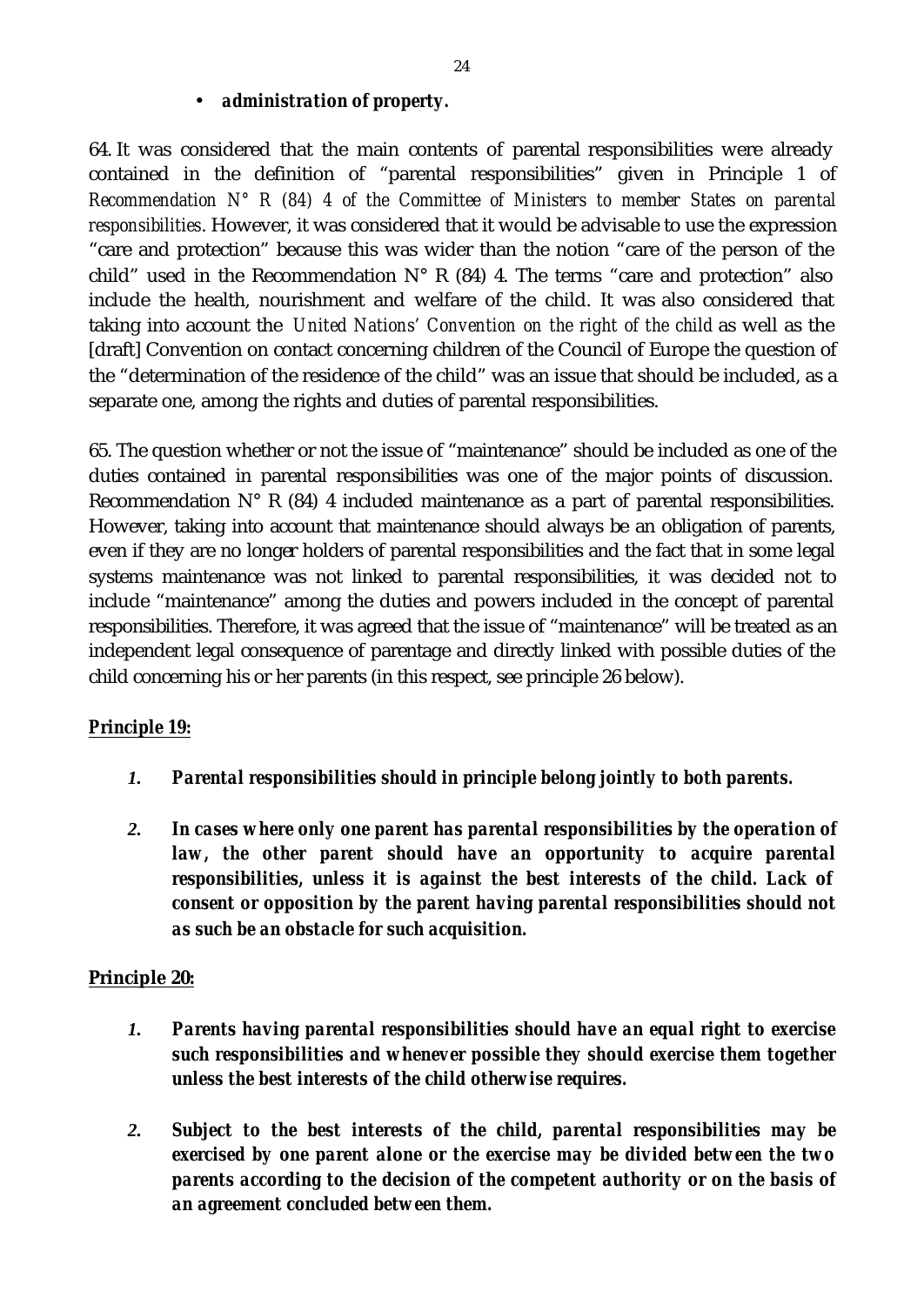*3. In cases determined by law a person other than a parent may, upon a decision by a competent authority, exercise some or all parental responsibilities in addition to or instead of parents.*

#### *Principle 21:*

*When exercising parental rights and responsibilities the child should have a right to express his or her views and due weight should be given to the views expressed by the child according to his or her age and maturity*.

#### *Principle 22:*

*Dissolution or annulment of marriage, separation of parents or termination of the cohabitation should not as such affect the right of a parent to exercise parental responsibilities. The competent authority may, however, rule on the exercise of parental responsibilities taking into account the best interests of the child.*

#### *Principle 23:*

- *1. Where parental responsibilities are exercised jointly by both parents and one of them dies, these responsibilities should belong to the surviving parent.*
- *2. Where the parent who is entitled to exercise alone some or all parental responsibilities dies, his or her responsibilities should be exercised by the surviving parent or a third person, either by operation of law or upon a decision taken in the best interest of the child by the competent authority to that effect.*
- *3. Where there is no longer any parent living, the competent authority should take a decision concerning the attribution of parental responsibilities. National legislation* **may** *provide that these responsibilities may be given to a member of the family or to* **a** *stepparent or to a person designated by the last parent to die unless the interests of the child require any other measures.*
- *4. States may provide that a parent entitled to exercise parental responsibilities may make a will appointing another person to exercise such responsibilities after his or her death. The competent authority shall have a power to declare that the person appointed should not exercise such responsibilities if this would be against the best interest of the child.*

66. The underlying idea of these principles is that the joint exercise of parental responsibilities is in the best interests of the child irrespective of whether the child was born in or out of wedlock. Therefore, no distinction is made between married and unmarried couples because if the legal parentage has been established it is the same whether the parents are married or not, and the joint attribution and exercise of parental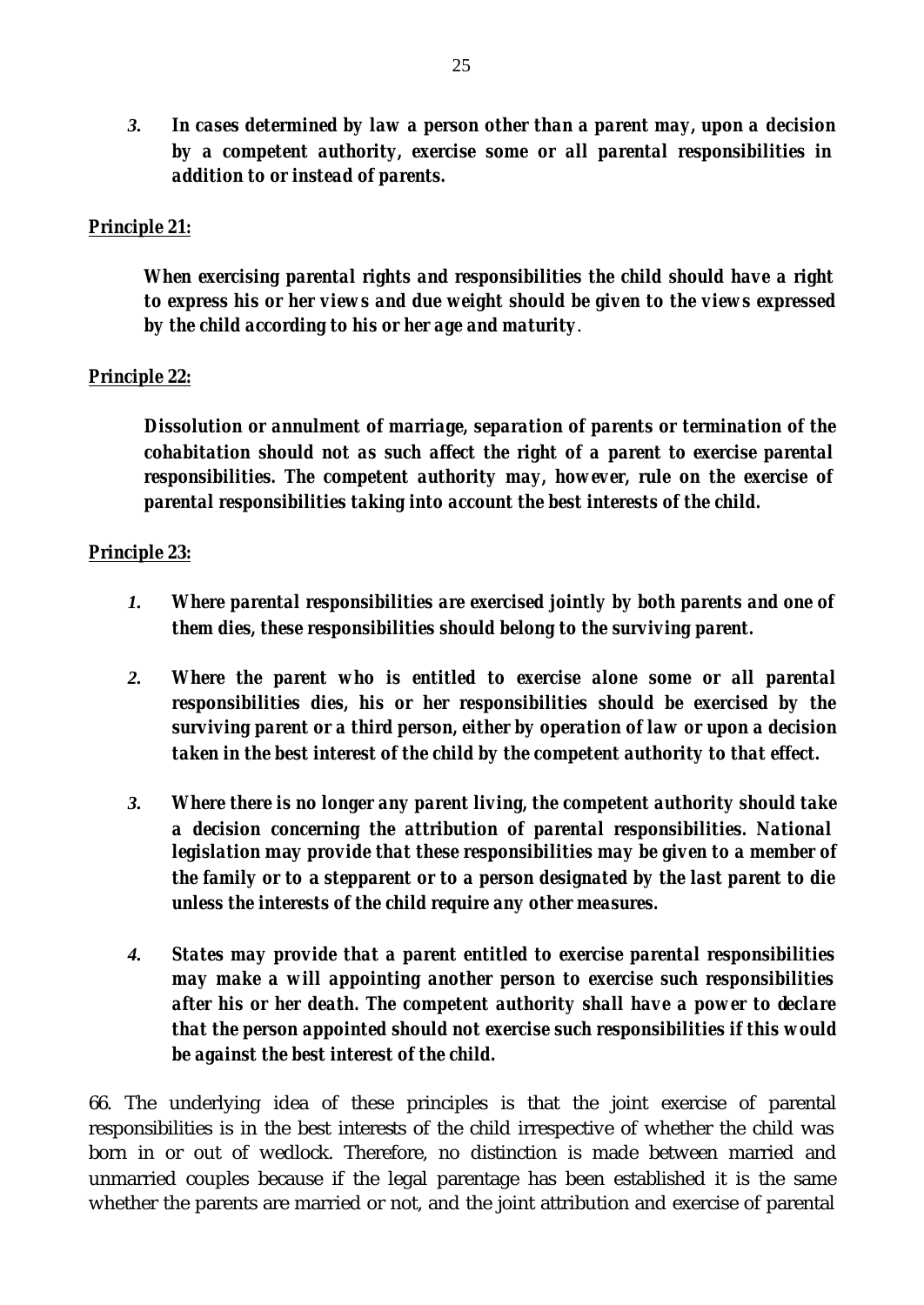responsibilities would be the ideal situation for the child. Even in the case of a dissolution of the marriage or a separation of the parents married or not, the joint parental responsibilities should continue automatically, unless this has been clearly shown to be contrary to the best interests of the child (in exceptional circumstances). The agreement of the parents should not be a condition for the joint exercise of parental responsibilities.

67. However, in some cases it could be in the best interests of the child to divide between both parents the exercise of parental responsibilities or for the parental responsibilities to be exercised by one parent alone (for instance when one parent has not shown any interest in the child after his or her birth or in cases of unmarried couples when the paternal affiliation had been established by judicial decision against the will of the father). In this respect, see in particular paragraph 2 of principle 7 of Recommendation  $N^{\circ}$  R (84) 4.

68. When one of the parents dies, if they exercised jointly parental responsibilities, these responsibilities should be exercised by the surviving parent. If the deceased parent was entitled to exercise alone some or all parental responsibilities, in principle the parental responsibilities of the deceased parent should be exercised by the surviving parent or third persons. The second paragraph of Principle 23 is intended to cover a range of situations: the situation where both parents are holders of parental responsibilities and only one exercises them; situation where only one parent is the holder of parental responsibilities and he or she exercises them alone; the situation where both parents are holders of parental responsibilities, but the exercise is divided (see Principle 20.2) and one of the parents exercises certain rights or responsibilities alone. The determination of the person who will exercise parental responsibilities –the surviving parent or a third person - could be done either directly by operation of law or through a decision by the competent authority. The reference to the third person includes not only physical persons –e.g. the spouse of the deceased father- but also legal persons (e.g. public authorities). Where there is no longer any living parent, the competent authority should take a decision in this respect.

69. The possibility that a parent designates a person in the context of paragraph 3 of Principle 23 does not prevent the competent authority to attribute parental responsibilities to another person if the exercise of these responsibilities by the designated person would be against the best interests of the child.

# *Principle 24:*

- *1. In exceptional circumstances determined by the law, the parents may, partly or totally, be deprived of parental responsibilities or of the exercise of them, upon a decision by a competent authority made in the best interests of the child.*
- *2. The States should consider the need to establish procedures for the periodical review of such decisions even in the absence of an application to that effect by the person concerned.*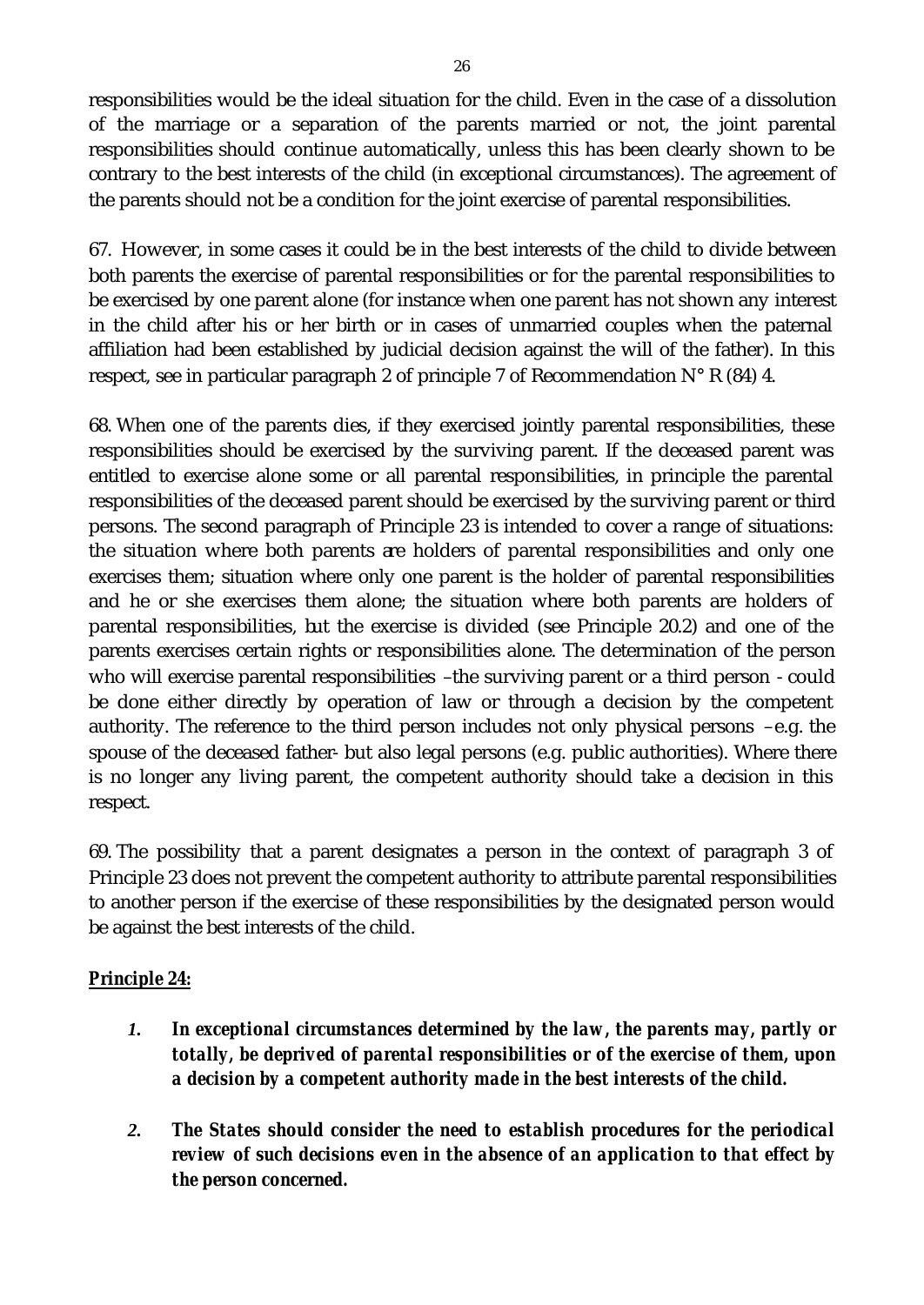#### *Principle 25:*

- *1. In any decision of the competent authority concerning the attribution, the deprivation or the exercise of parental responsibilities, the best interests of the child should be the primary consideration. No discrimination should be made between children born in and out of wedlock. However, the equality between parents should also be respected and no discrimination should be made, in particular on grounds of sex, race, colour, language, religion, political or other opinion, national or social origin, association with a national minority, property, birth or other status.*
- *2. When the competent authority takes a decision relating to parental responsibilities due weight should be given to the views expressed by the child according to the age and maturity of the child.*

70. Parents may be deprived of parental responsibilities only in exceptional circumstances determined by law, because parental responsibilities are inherent to the notion of parenthood. Therefore, the stress on exceptional circumstances was felt necessary, as it should not be a commonplace situation to deprive parents of their responsibilities. Normally, the best interests of children requires them to be cared for their parents, even if the parents are not perfect. Such exceptional circumstances may include criminal offences committed by the parent against the child, for instance sexual or physical abuses, but could also include other circumstances, e.g. mental illness of the parent<sup>16</sup>, where the physical and moral welfare of the child is in danger. The deprivation of parental responsibilities will always have to decide by the competent authority. Such decisions of the competent authority will always have to be made in the best interests of the child: this could mean, for instance, that in certain situations it might be preferable to leave children in the care of their parents, despite the existence of some of the above circumstances, rather than removing children from the family and placing them in a public institution.

71. Taking into account that parental responsibilities aim at ensuring the moral and material welfare of the child, and that they must be attributed and exercised in the best interests of the child, any difference between children born in and out of wedlock should be eliminated. In this respect, nowadays any legal solution which distinguishes between children born in and out wedlock would be contrary to numerous international instruments as well as the case law of the European Court of Human Rights.

72. Discrimination against either parent concerning the attribution and the exercise of parental responsibilities is dealt in the second sentence of the first paragraph of Principle 25 which provides for the equality of the parents. The text of this Principle dealing with discrimination is based on Article 14 of the *Convention for the Protection of Human Rights and Fundamental Freedoms.* Therefore, the case law of the European Court of Human Rights in relation to discriminations concerning the right to respect for private and family life

l

<sup>16</sup> *Eur. Court HR, Kutzner v. Germany,* decision of 23 March 2000, app. n°46544/99.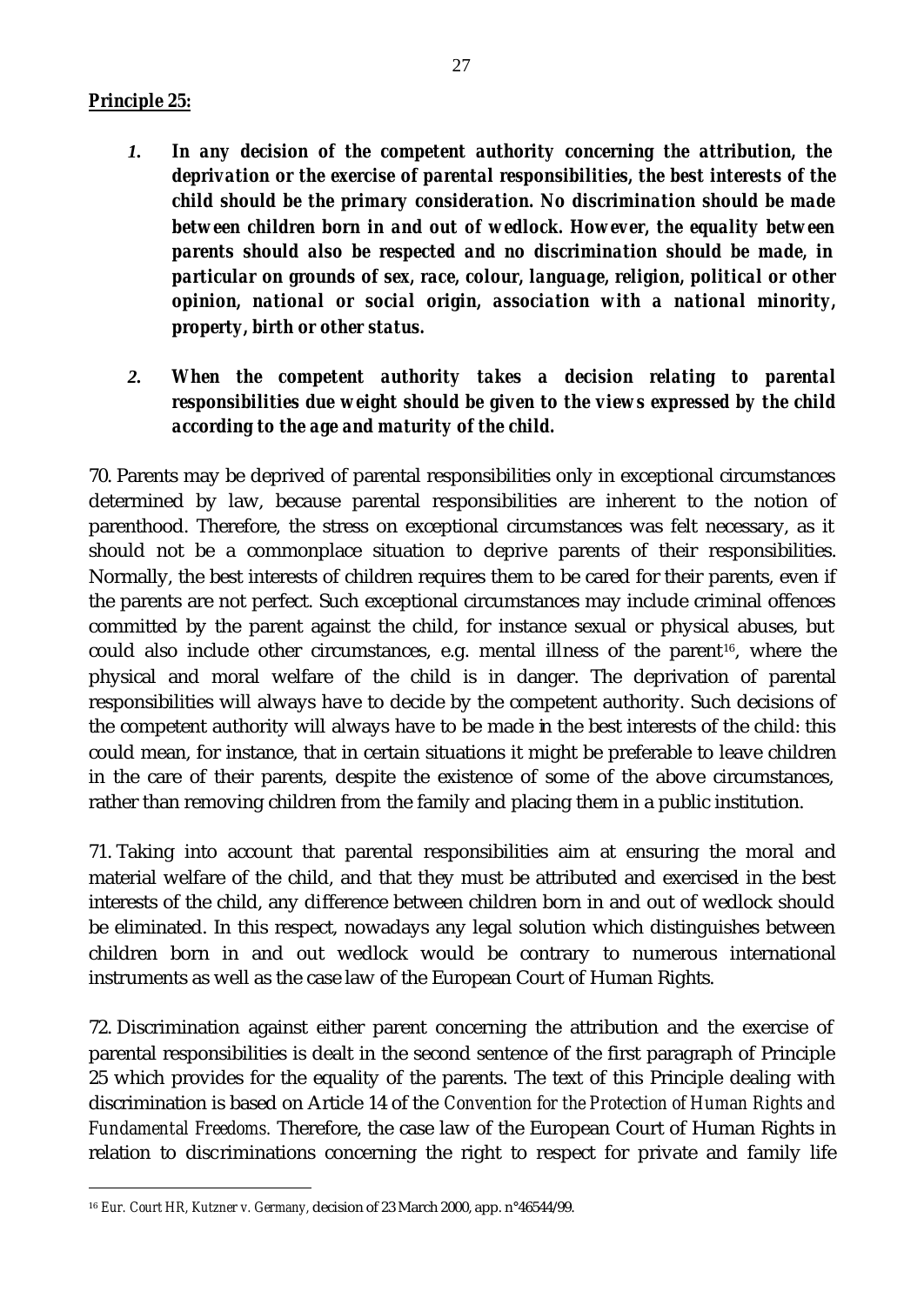(Article 14 in conjunction with Article 8 of the above mentioned Convention) will also be applicable.

### **b) Maintenance**

### *Principle 26:*

- *1. In all cases both parents should be under a duty to maintain the child.*
- *2. National law may provide for the obligation of children to maintain their parents in need.*

73. Concerning the question of "maintenance" of children the following should be taken into account:

- "maintenance" should be a direct legal consequence of parentage;
- "maintenance" should always be an obligation of parents, even if they are no longer holders of parental responsibilities;
- no difference between children born in and out of wedlock should be made concerning their maintenance. Although this Principle does not specifically refer to this issue, the same treatment should also apply to children born out of wedlock where the law provided for the subsidiary maintenance of children born in wedlock by certain members of the family of the mother or father or both (thus the wording "in all cases" in par. 1 of the Principle).

74. As indicated above, it was decided not to include "maintenance" among the duties and powers included in the concept of parental responsibilities. Therefore, the issue of "maintenance" was examined as an independent legal consequence of parentage and directly linked with possible duties of the child concerning his or her parents.

75. Paragraph 1 of Principle 26 is a general one and therefore it is up to national laws to fix the conditions or the duration of the duty to maintain the child.

76. It was agreed that children are not only holders of rights but they have also duties or obligations. These obligations are of two types: moral obligations and legal obligations (in particular to pay maintenance to parents in need). The first type of obligations cannot be legally enforced. Concerning the second type, in many States children are not obliged to pay maintenance to parents in need.

77. Taking into account that the principles established in this "White Paper" are legal principles addressed to all member States, it was decided that, it would, under paragraph 2 of Principle 26, be up to national laws to determine whether, as a legal consequence of parentage, a child should pay maintenance to parents. Where such a duty exists it would be for the State concerned to fix the conditions (e.g. whether such a duty can be enforced against a minor child, when the parents shall be considered "in need", etc.).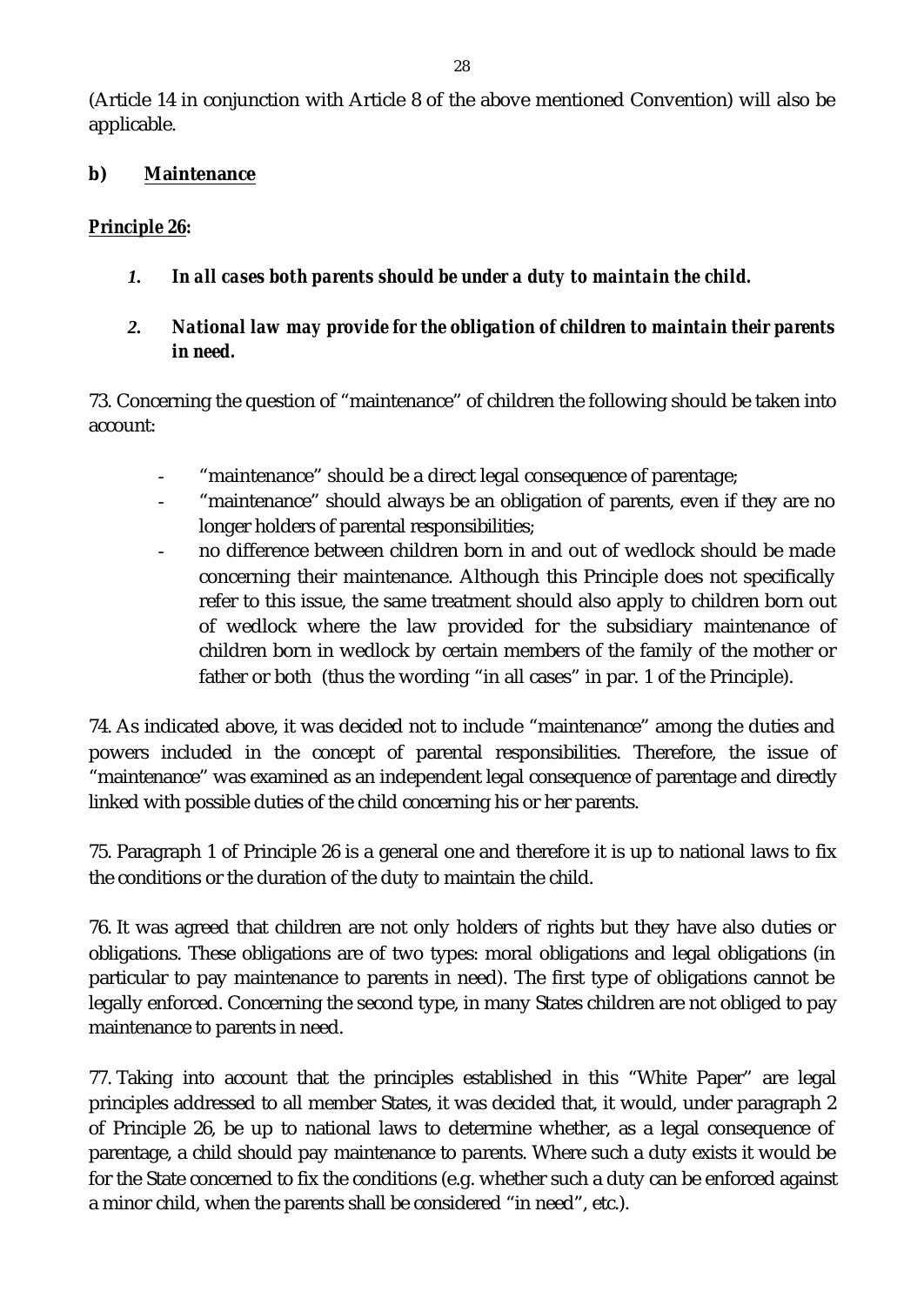### **c) The family name of the child**

78. Concerning the question of the family name of the child, it was agreed to adopt the following principle:

# *Principle 27:*

- *1. The child should have the right to acquire a family name from birth.*
- *2. States are free to make use of different systems for the choice of the family name provided that this does not result in an unjustified discrimination of one of the parents.*

79. Concerning the question of the choice of the family name to be used by the child, it is necessary to take into account the provisions of the *Resolution (78) 37 of the Committee of Ministers to member States on equality of spouses in civil law, of the Recommendation N° R (85) 2 of the Committee of Ministers to member States on legal protection against sex discrimination*, as well as Parliamentary Assembly's Recommendations 1271 (1995) and 1362 (1998) *on discrimination between women and men in the choice of a surname and the passing on of parents' surnames to children*. States should also consider the application of these provisions to unmarried couples.

80. In particular paragraph 17 of Resolution (78) 37 states: "[…] taking the necessary steps with a view to allowing both spouses equal rights as to the family name to be given to the children of their marriage, or the children adopted by them, by making use, for instance, of one of the following systems:

- i. when the parents do not have a common family name:
	- a. to allow the child to take the family name of the parent whose name he was not granted by law,
	- b. to allow the family name of the children to be chosen by the common agreement of the parents;

ii. when the parents have, by the addition of their family names, a common family name which has been either chosen by them or formed by the operation of law, the omission of part of this family name should not lead to discrimination concerning the choice of the family name or names to be omitted. […]"

81. Principle 27 does not concern the possibility of a later change of the family name of the child following an administrative procedure or the marriage of the child.

# **d) The nationality of the child**

82. The recent *European Convention on nationality* of 1997 in its paragraph 1.a of Article 6 states: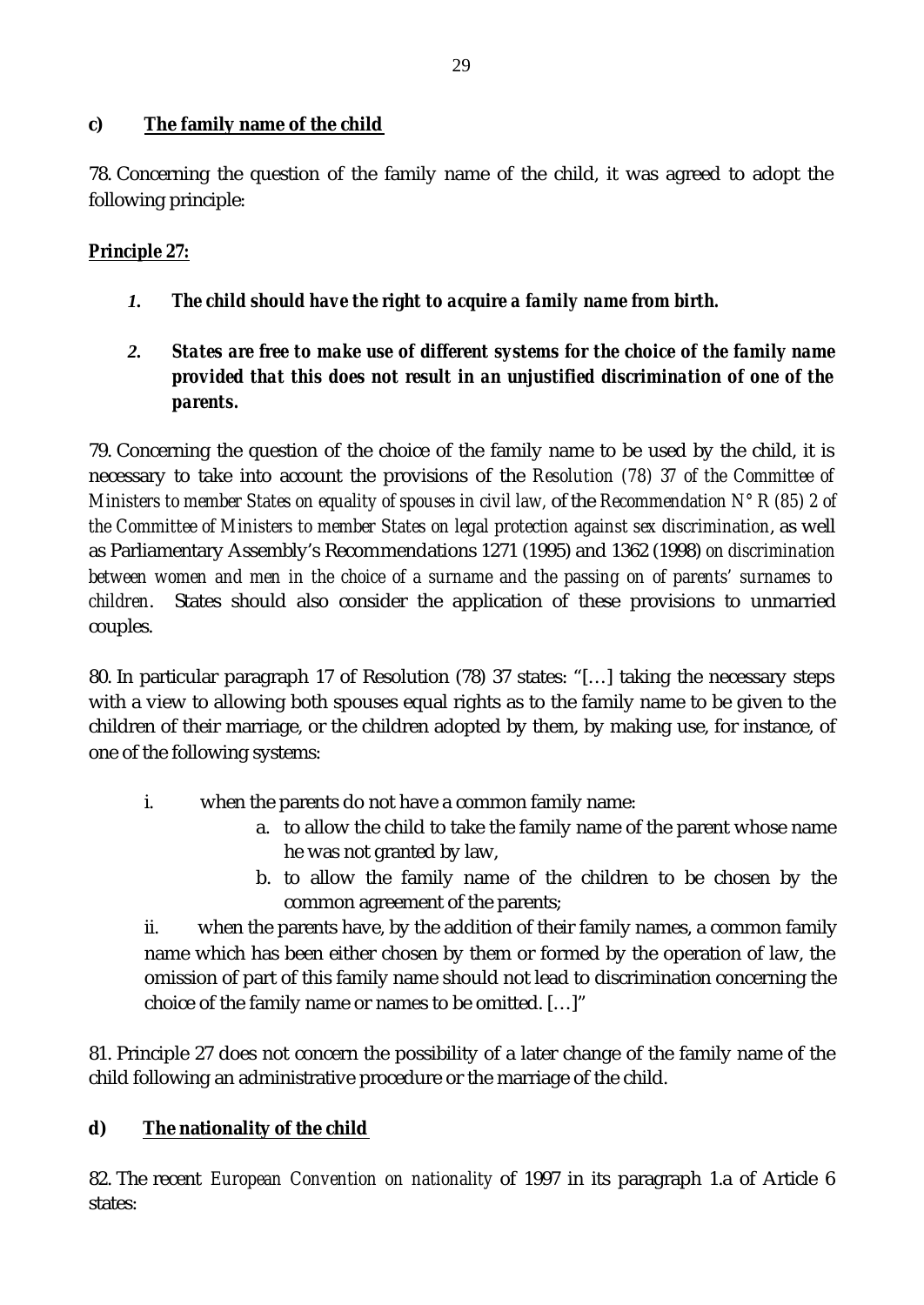"Each State Party shall provide in its internal law for its nationality to be acquired *ex lege* by the following persons:

- a. children one of whose parents possesses, at the time of the birth of these children, the nationality of that State Party, subject to any exceptions which may be provided for by its internal law as regards children born abroad. With respect to children whose parenthood is established by recognition, court order or similar procedures, each State Party may provide that the child acquires its nationality following the procedure determined by its internal law".
- 83. Article 6 paragraph 4 letter d. of *European Convention on nationality* states:

"Each State Party shall facilitate in its internal law the acquisition of its nationality for the following persons:

d. children adopted by one of its nationals".

Paragraph 1 of Article 11 of the *European Convention on the adoption of children* states:

"Where the adopted child does not have, in the case of an adoption by one person, the same nationality as the adopter, or in the case of an adoption by a married couple, their common nationality, the Contracting Party of which the adopter or adopters are nationals shall facilitate acquisition of its nationality by the child".

84. Taking into account the above provisions, it was decided not to formulate any principle concerning the nationality of the child. The reasons for this decision are that any principle which shall not be in contradiction with these provisions would have to be discriminatory for children born out wedlock and adopted children. Furthermore, it was considered that upon recognition of an adoption of a foreign child by one of its nationals, the State concerned should grant *ex lege* its nationality to the adopted child. However, it was recognised that nationality is a very sensitive and political matter which has important implications in practice. Therefore, while recognising that the above provisions are discriminatory for children born out of wedlock and adopted children, it was decided not to formulate any principles in order to take into account the current national laws of member States as well as the recent *European Convention on nationality*.

#### **e) Succession**

l

85. The opinion was that the principle contained in Article 9 ("This Article gives children born out of wedlock the same rights of succession as children born within wedlock") of the *European Convention of children born out of wedlock is satisfactory. In two recent cases<sup>17</sup>* concerning respectively the discrimination against children of adulterous relationships and a

<sup>17</sup> *Eur. Court HR, Mazurek v. France judgment of* 1February 2000 and *Eur.Court HR, Camp and Bourimi v. The Netherlands judgment* of 3 October 2000.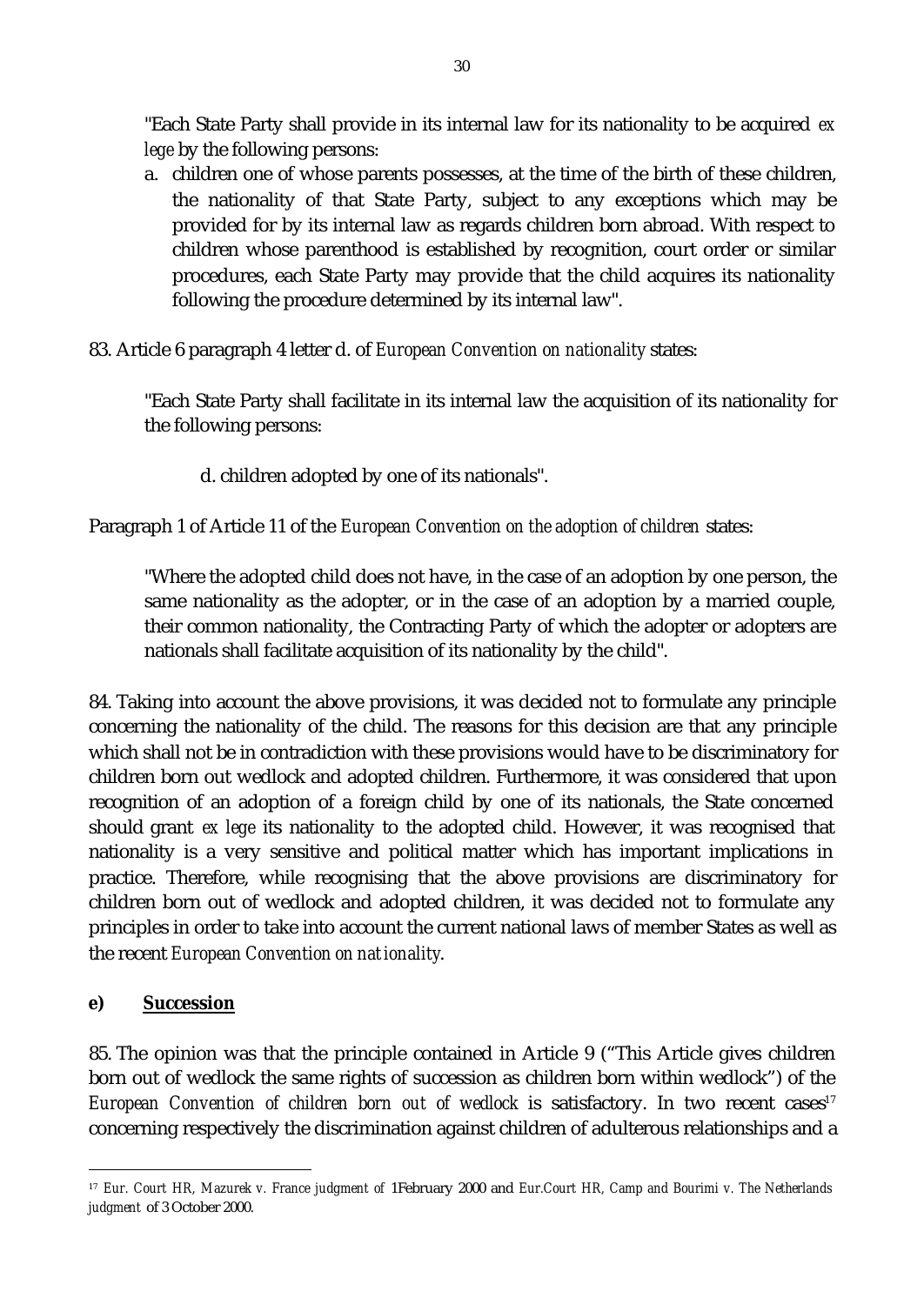child born out of wedlock with regard to inheritance rights, the European Court of Human Rights declared a violation of Article 14 of the Convention in relation to Article 1 of the First Protocol to the Convention in one case and a violation of Article 14 in conjunction with Article 8 in the other case. It also noted that there are States which have made reservations to Article 9 of the *European Convention of children born out of wedlock* which show the controversial nature of this issue. Therefore it was agreed not to formulate any principle on this matter.

86. This issue of succession might be examined in a more detailed manner by the Committee of experts on family law (CJ-FA) in the year 2002. In this respect, it should be underlined that the terms of reference of the CJ-FA for 2001 and 2002 are as follows: "The Committee is instructed to prepare, for the attention of the CDCJ, a report in the field of succession on the legal protection of the surviving child, spouse or other member of the family. This work will be carried by the CJ-FA and a Working Party in 2002 in the light of the results of the  $6<sup>th</sup>$  European Conference on family law. A report on this topic will be submitted to the CDCJ in 2002 or 2003".

# **f) The right of the child to know his or her origins**

# *Principle 28:*

# *The interest of a child as regards information on his or her biological origin should be duly taken into account in law.*

87. The Working Party discussed the issue of the right of children to know their parents (their origins). The discussion in the Working Party confirmed the controversial nature of this subject, particularly due to the inexistence of an uniform interpretation of Article 7 of the United Nations *Convention on the rights of the child* which states that "[…] the child shall have [...], as far as possible, the right to know [...] his or her parents". In this respect, Principle 28 goes one step further and refers specifically to the "biological origins" of the child. The Working Party noted that currently substantive discussions concerning this matter are taking place in some member States.

88. The Working Party did not draft a principle which would establish the absolute right of the child to know his/her origins. However, it recognised that all children have a legitimate interest with respect to their origins. At the same time it recognised that in certain situations, the best interests of the child or of other persons involved may justify withholding from the child such information or certain parts of it.

89. In connection with this right of the child, it was pointed out that in a case concerning complaints regarding the applicant's continuing lack of access to his case-file held by a local authority relating to his period in care in a public institution following the death of his mother, the European Court of Human Rights stated " persons in the situation of the applicant have a vital interest, protected by the Convention, in receiving the information necessary to know and to understand their childhood and early development. On the other